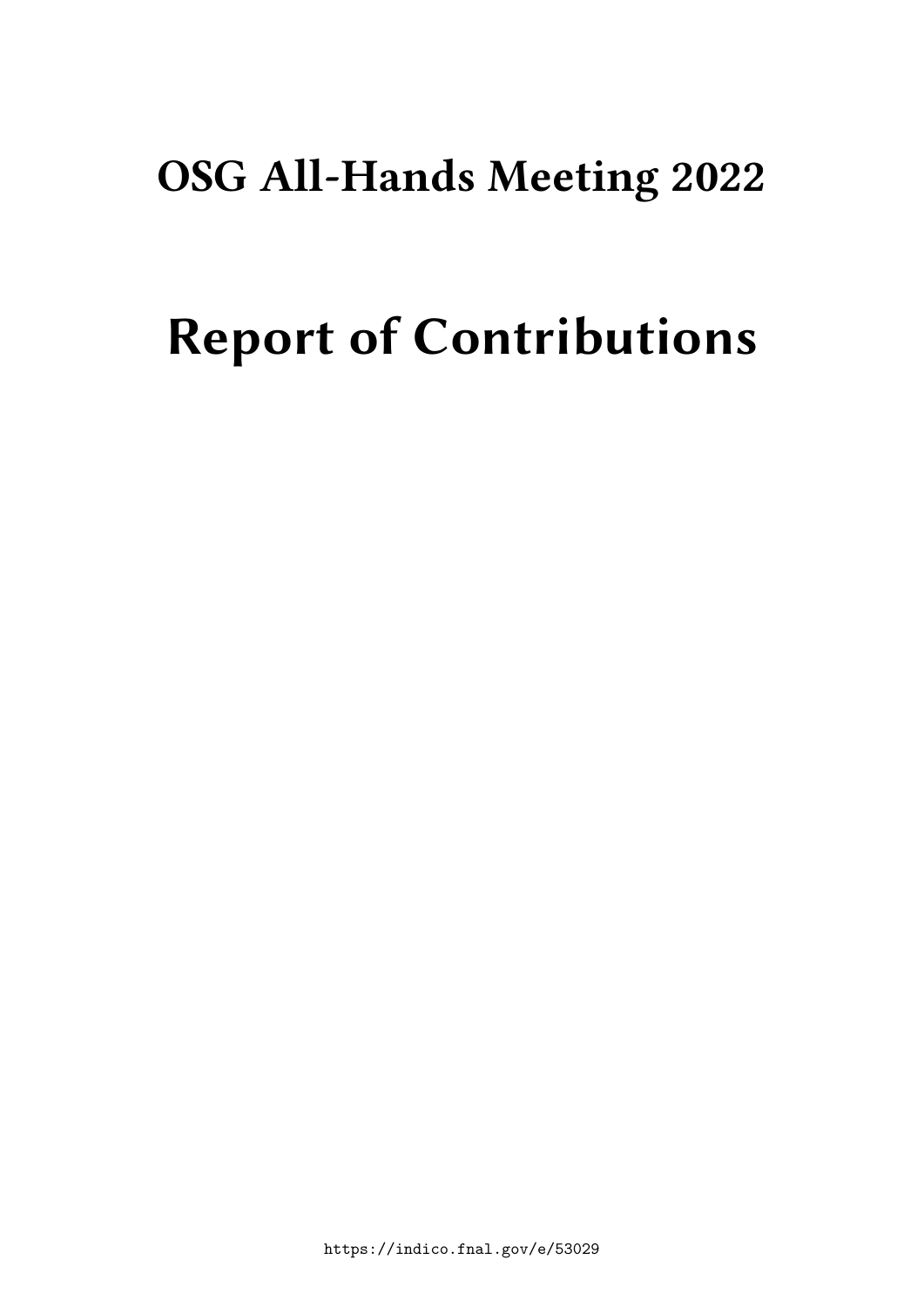Contribution ID: 3 Type: **not specified** 

#### **The State of the OSG**

*Monday, March 14, 2022 10:40 AM (25 minutes)*

**Presenter:** WUERTHWEIN, Frank (UCSD) **Session Classification:** State of the OSG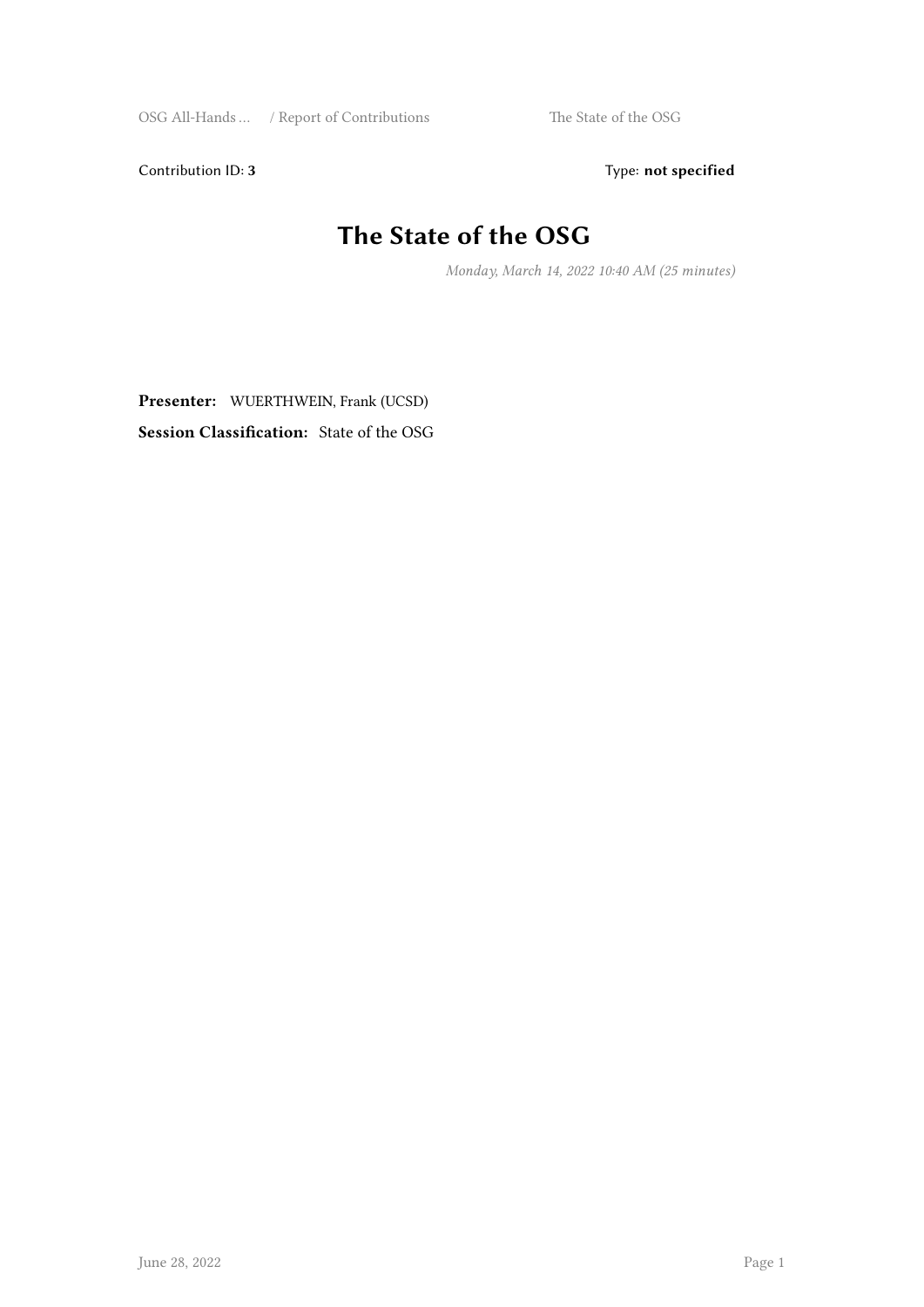Contribution ID: 4 Type: **not specified** 

#### **Investigating the Strong Nuclear Force with the OSG (2022 David Swanson Awardee)**

*Monday, March 14, 2022 11:30 AM (30 minutes)*

**Presenter:** NATZKE, Connor (Colorado School of Mines)

**Session Classification:** State of the OSG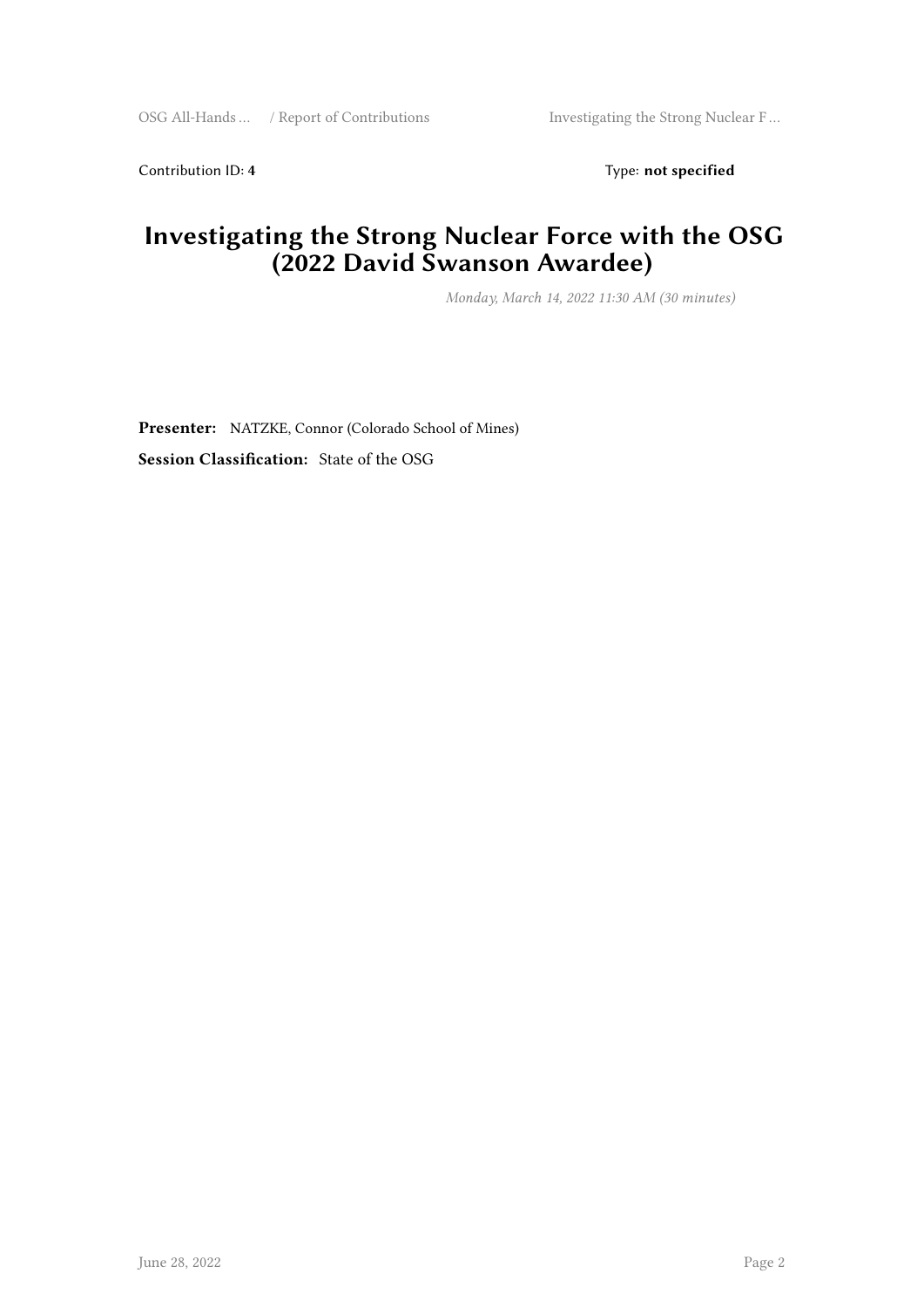Contribution ID: 5 Type: **not specified** 

## **A PATh Forward Remarks**

*Monday, March 14, 2022 10:30 AM (10 minutes)*

**Presenter:** LIVNY, Miron (UW-Madison, Morgridge Institute for Research) **Session Classification:** State of the OSG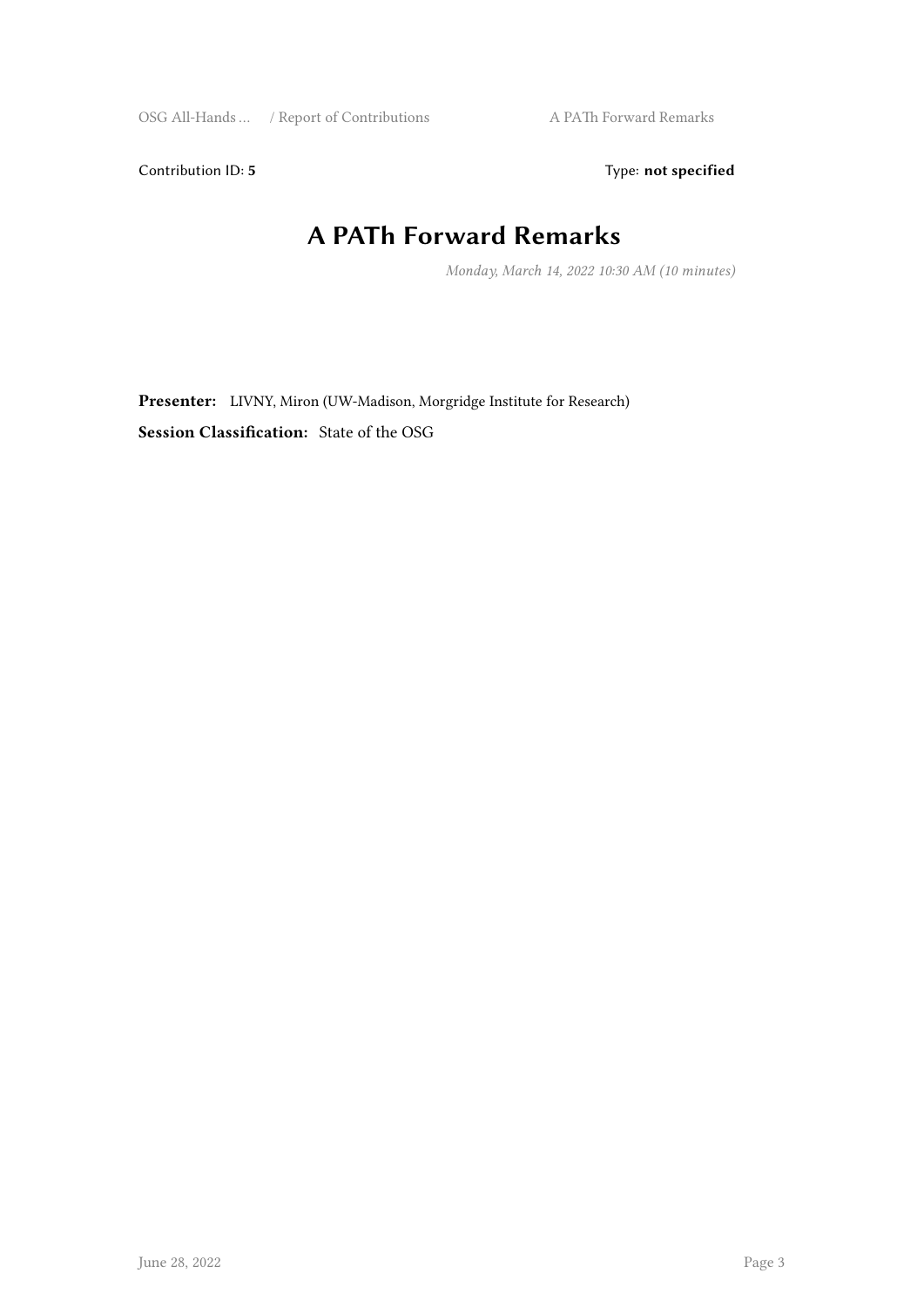OSG All-Hands ... / Report of Contributions Steady Steady Genetic Algorithm f...

Contribution ID: 6 Type: not specified

#### **Steady Steady Genetic Algorithm for Crystal Structure Prediction: A scalable Approach for the OSG**

*Monday, March 14, 2022 1:00 PM (20 minutes)*

**Presenter:** VARELA, Kristal (University of Utah and Universidad de Buenon Aires) **Session Classification:** Science enabled via the Open Science Pool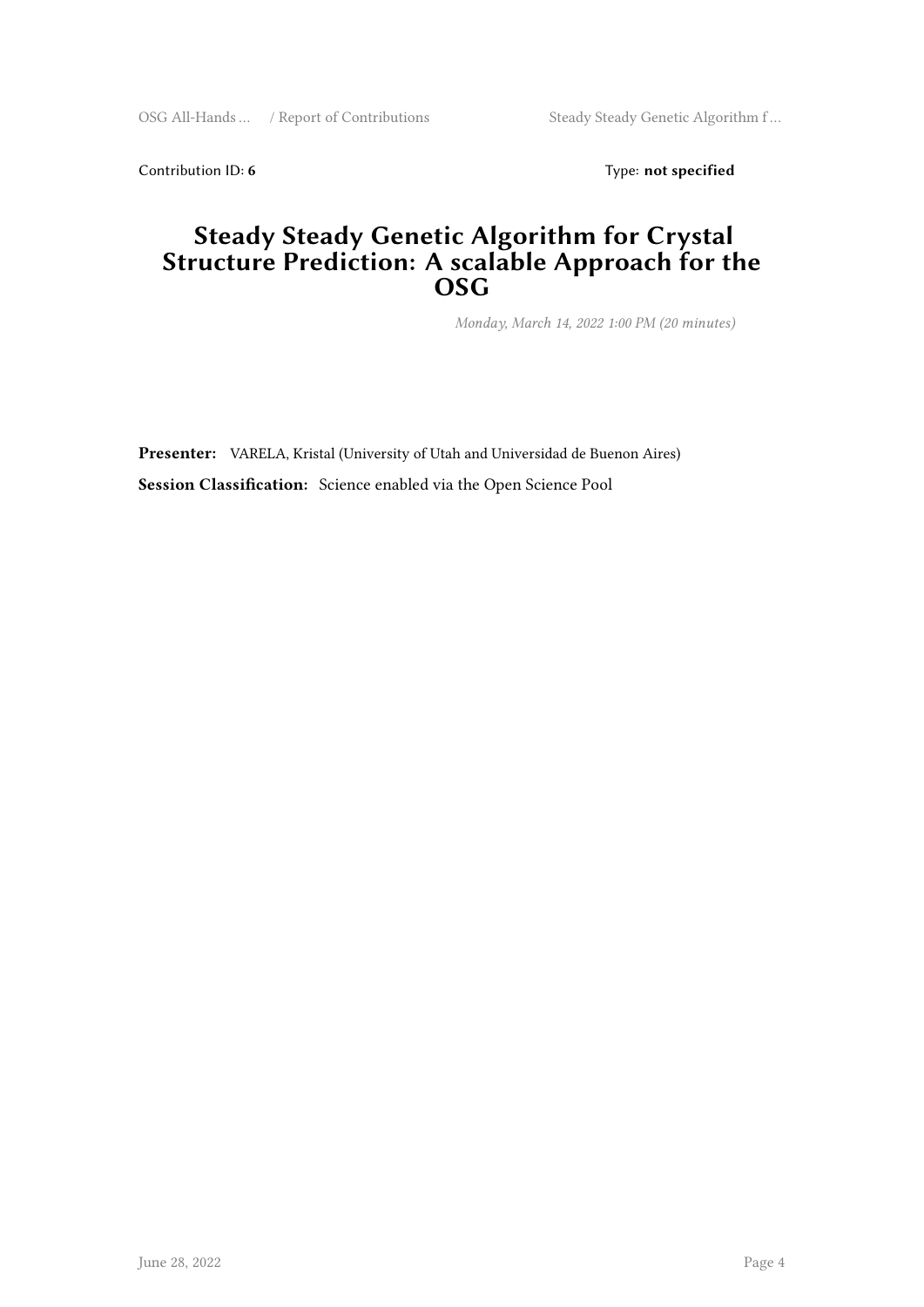Contribution ID: 7 Type: **not specified** 

#### **Computational Challenges and Opportunities in Multi-messenger heavy-ion physics**

*Monday, March 14, 2022 1:20 PM (20 minutes)*

**Presenter:** SHEN, Chun (Wayne State University) **Session Classification:** Science enabled via the Open Science Pool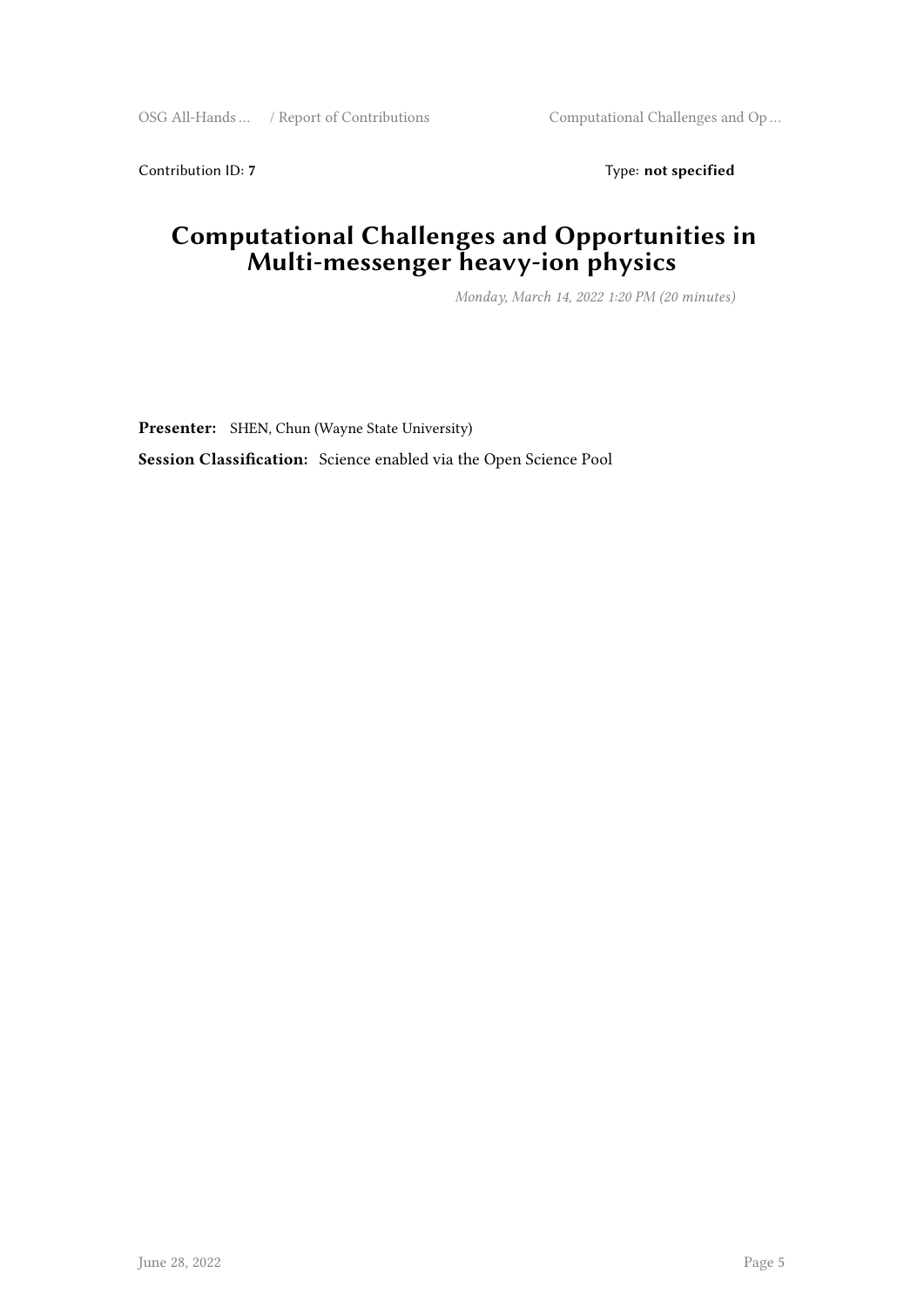Contribution ID: 8 Type: not specified

#### **The Role of OSG in Advancing Research in Population Genetics**

*Monday, March 14, 2022 1:40 PM (20 minutes)*

**Presenter:** JOHRI, Parul (Arizona State University)

**Session Classification:** Science enabled via the Open Science Pool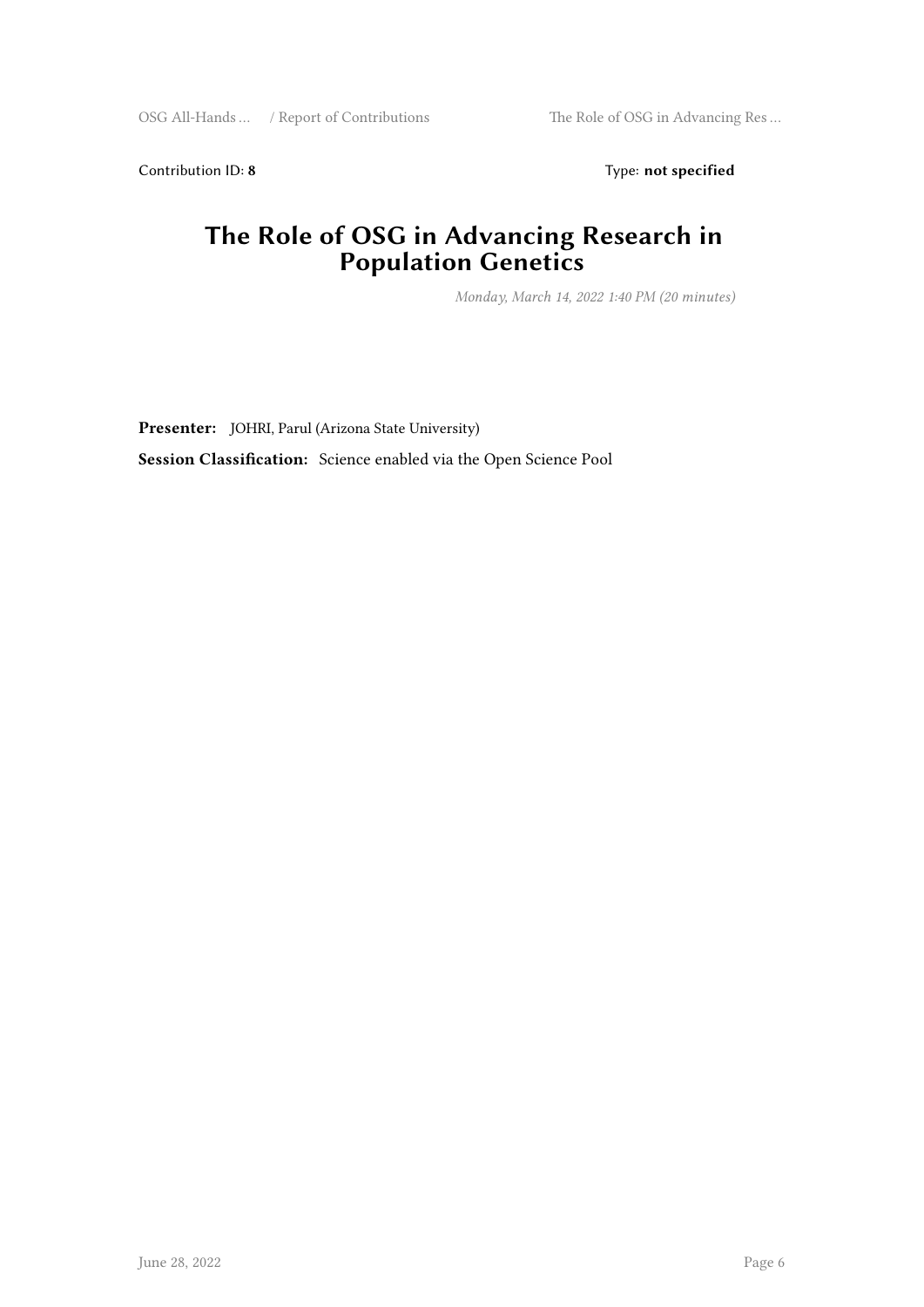Contribution ID: 9 Type: **not specified** 

## **Democratizing Access to Cyberinfrastructure**

*Tuesday, March 15, 2022 10:30 AM (5 minutes)*

**Presenter:** WUERTHWEIN, Frank (UCSD)

**Session Classification:** Democratizing Access to Cyberinfrastructure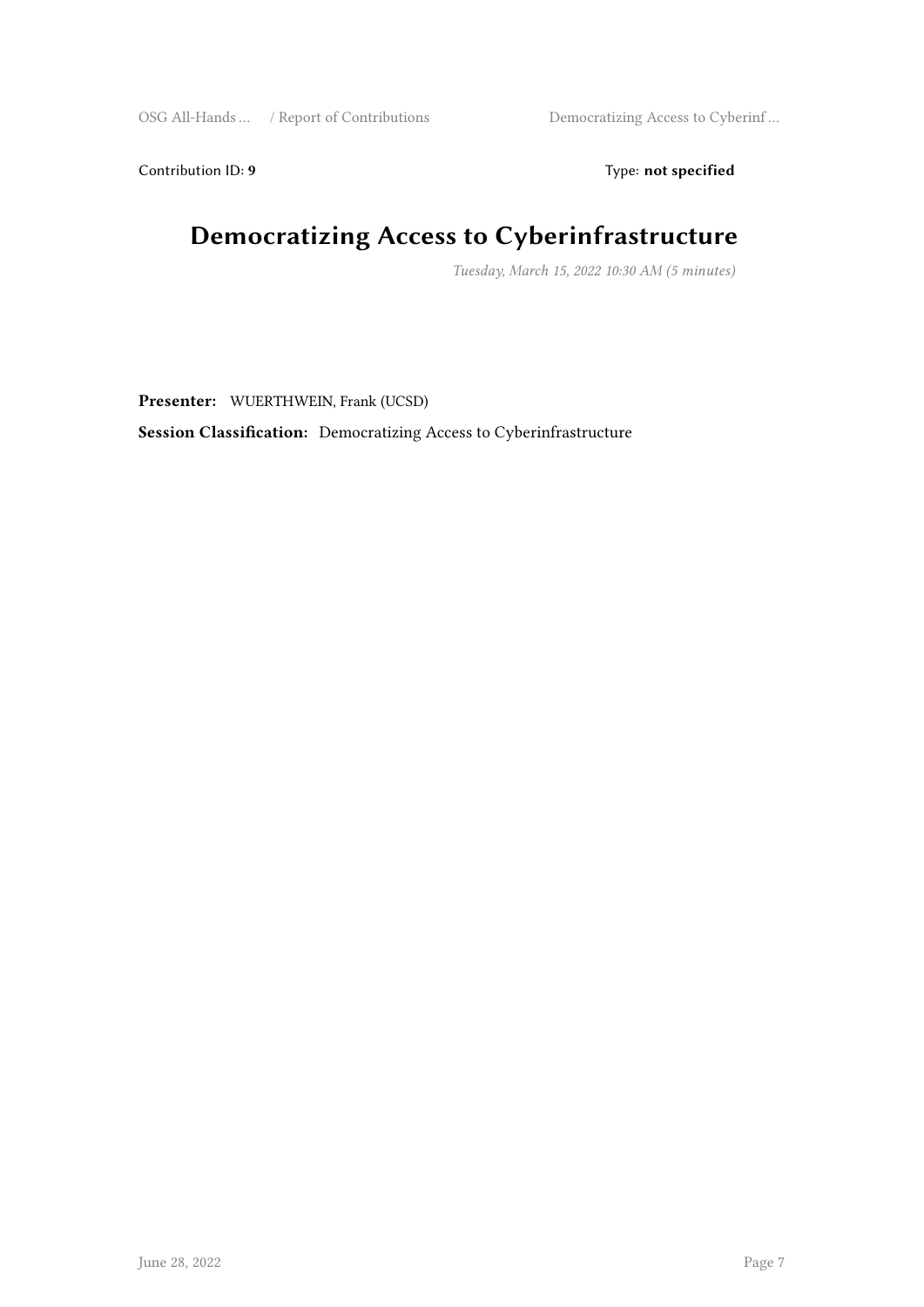OSG All-Hands … / Report of Contributions The Missing Millions: Democratizi ...

Contribution ID: 10 Type: not specified

#### **The Missing Millions: Democratizing Computation and Data to Bridge Digital Divides and Increase Access to Science for Underrepresented Communities**

*Tuesday, March 15, 2022 10:35 AM (25 minutes)*

**Presenters:** BLATECKY, Alan (Research Triangle Institute); GERSCHENFELD, Joel (Brandeis University); MICHAEL, Lauren (UW-Madison Center for High Throughput Computing (CHTC))

**Session Classification:** Democratizing Access to Cyberinfrastructure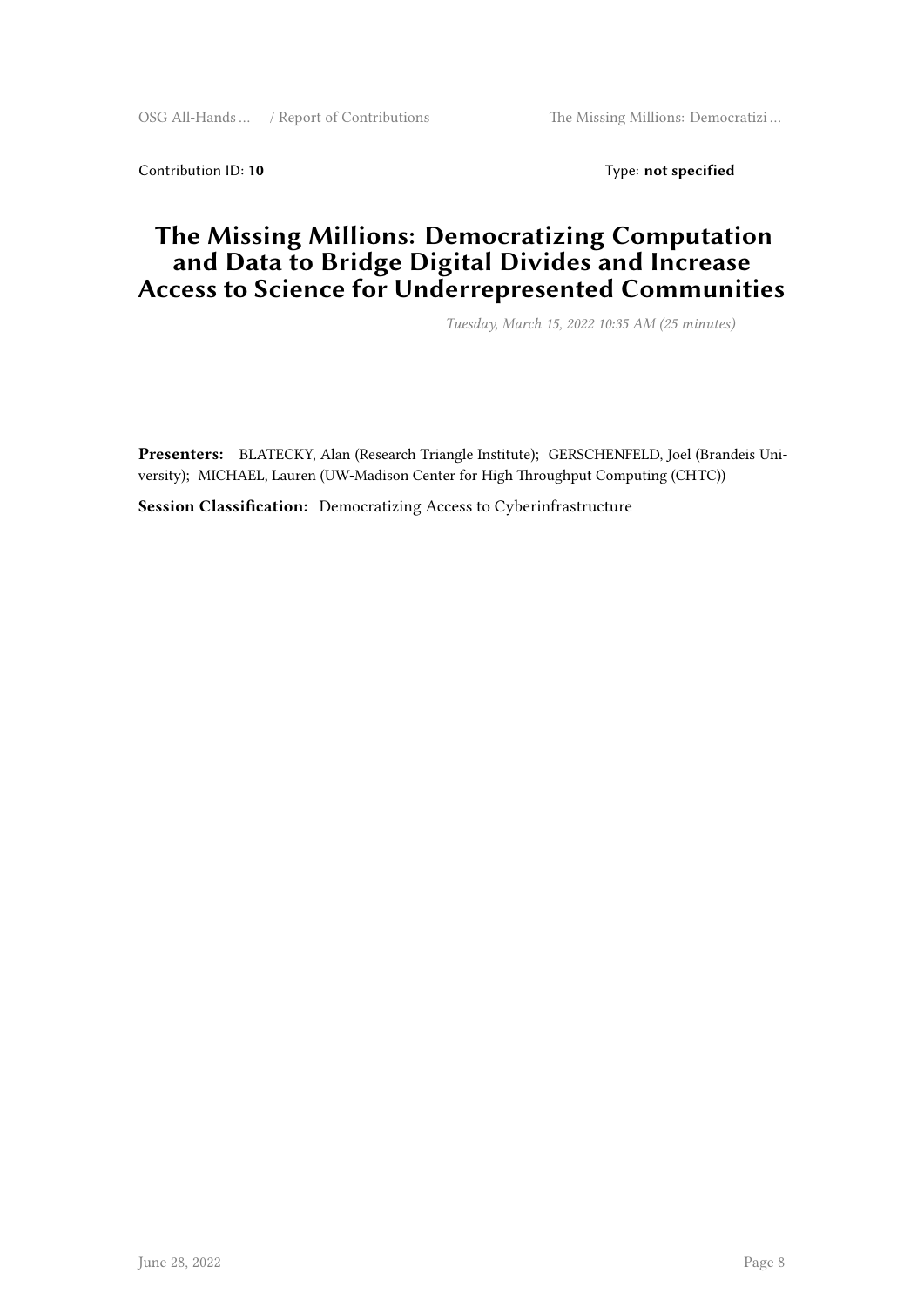Contribution ID: 11 Type: **not specified** 

## **Democratizing Access to Cyberinfrastructure**

*Tuesday, March 15, 2022 11:00 AM (35 minutes)*

**Presenter:** THOMPSON, Kevin (National Science Foundation, Program Director) **Session Classification:** Democratizing Access to Cyberinfrastructure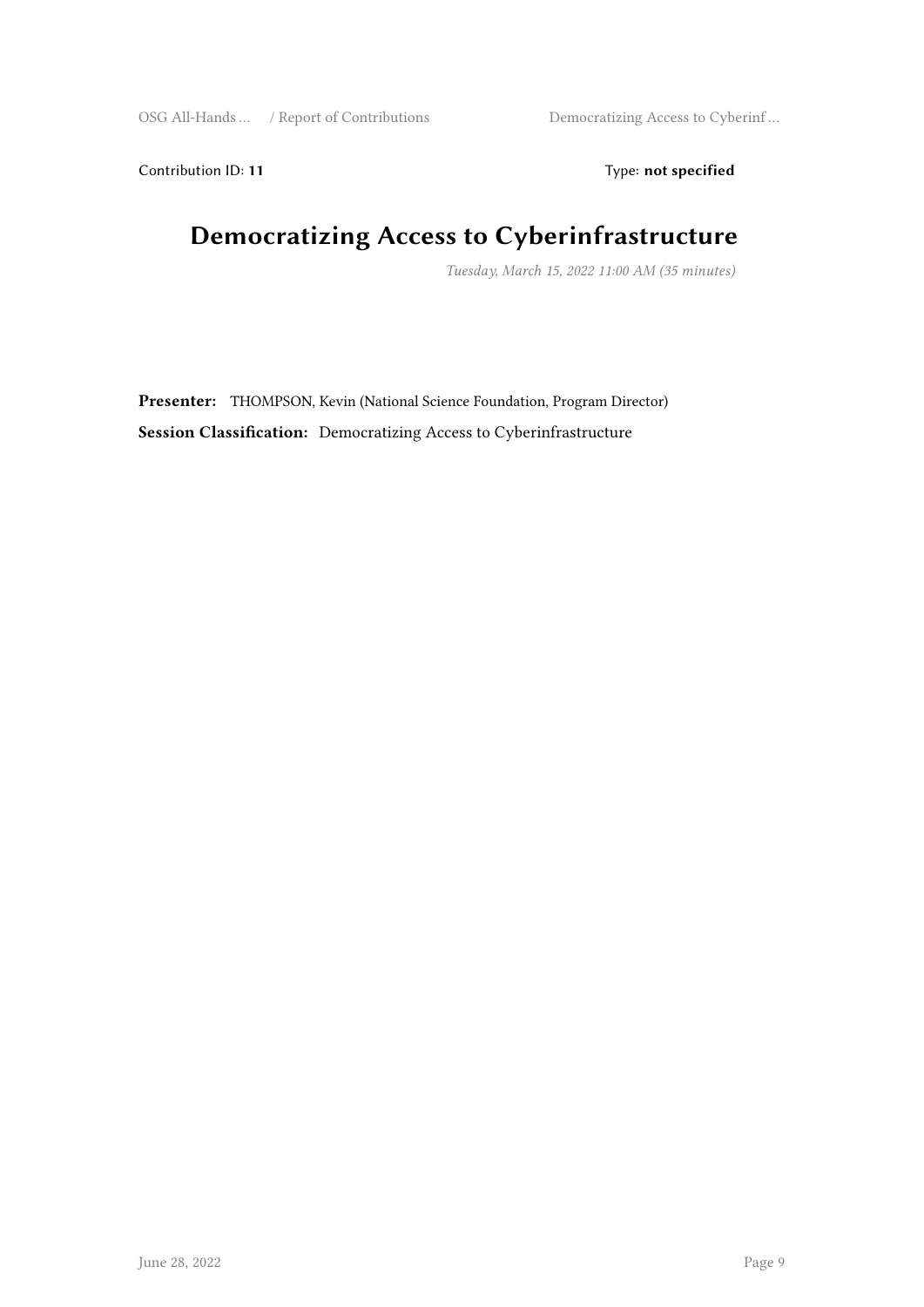Contribution ID: 12 Type: **not specified** 

## **Expanding OSG Services for Campuses**

*Tuesday, March 15, 2022 1:00 PM (20 minutes)*

**Presenters:** WUERTHWEIN, Frank (UCSD); MICHAEL, Lauren (UW-Madison Center for High Throughput Computing (CHTC))

**Session Classification:** Campus Services and Perspectives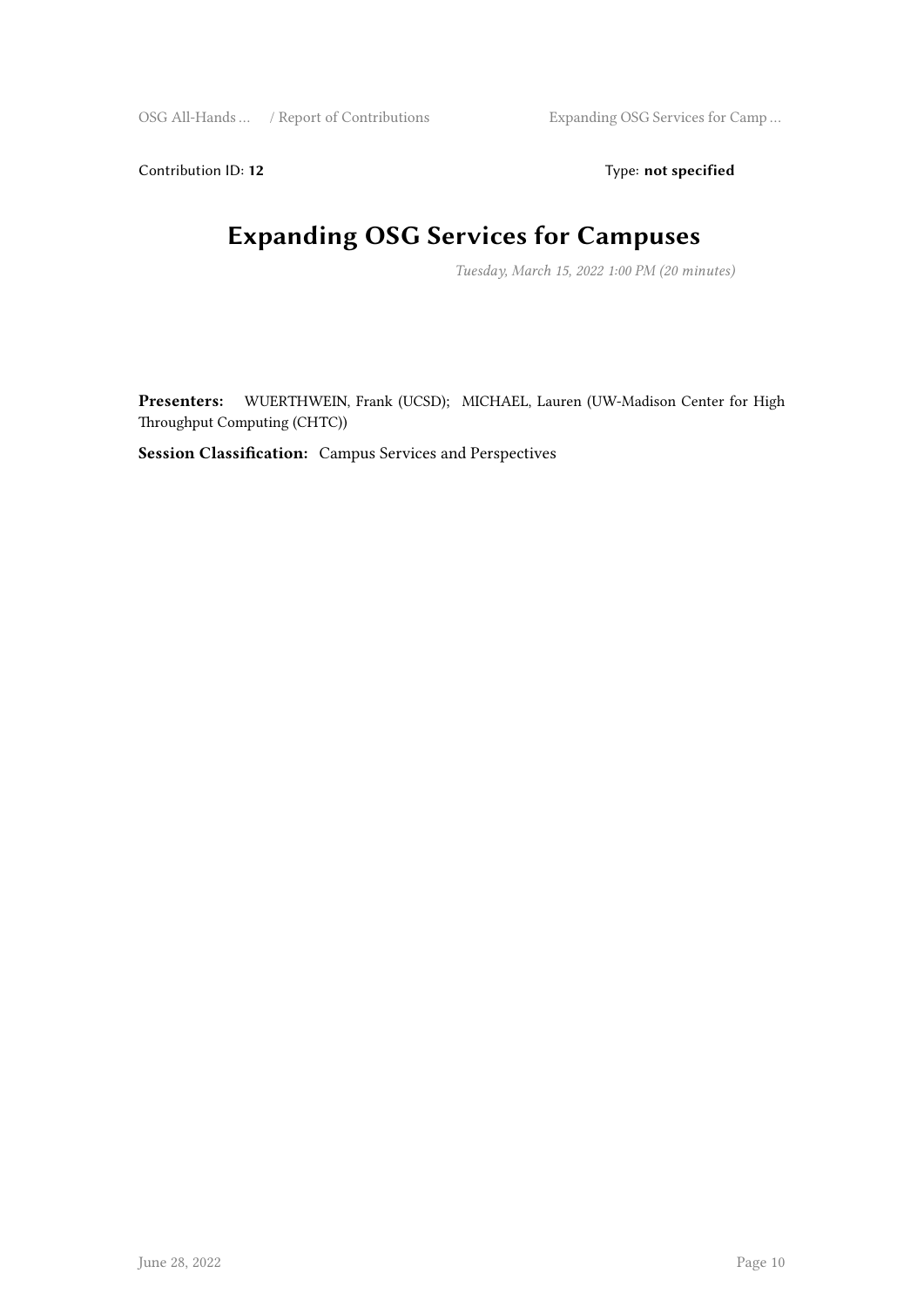Contribution ID: 13 Type: **not specified** 

#### **High Performance Computing in the Texas Panhandle and beyond**

*Tuesday, March 15, 2022 1:20 PM (23 minutes)*

**Presenter:** PAL, Anirban (West Texas A&M)

**Session Classification:** Campus Services and Perspectives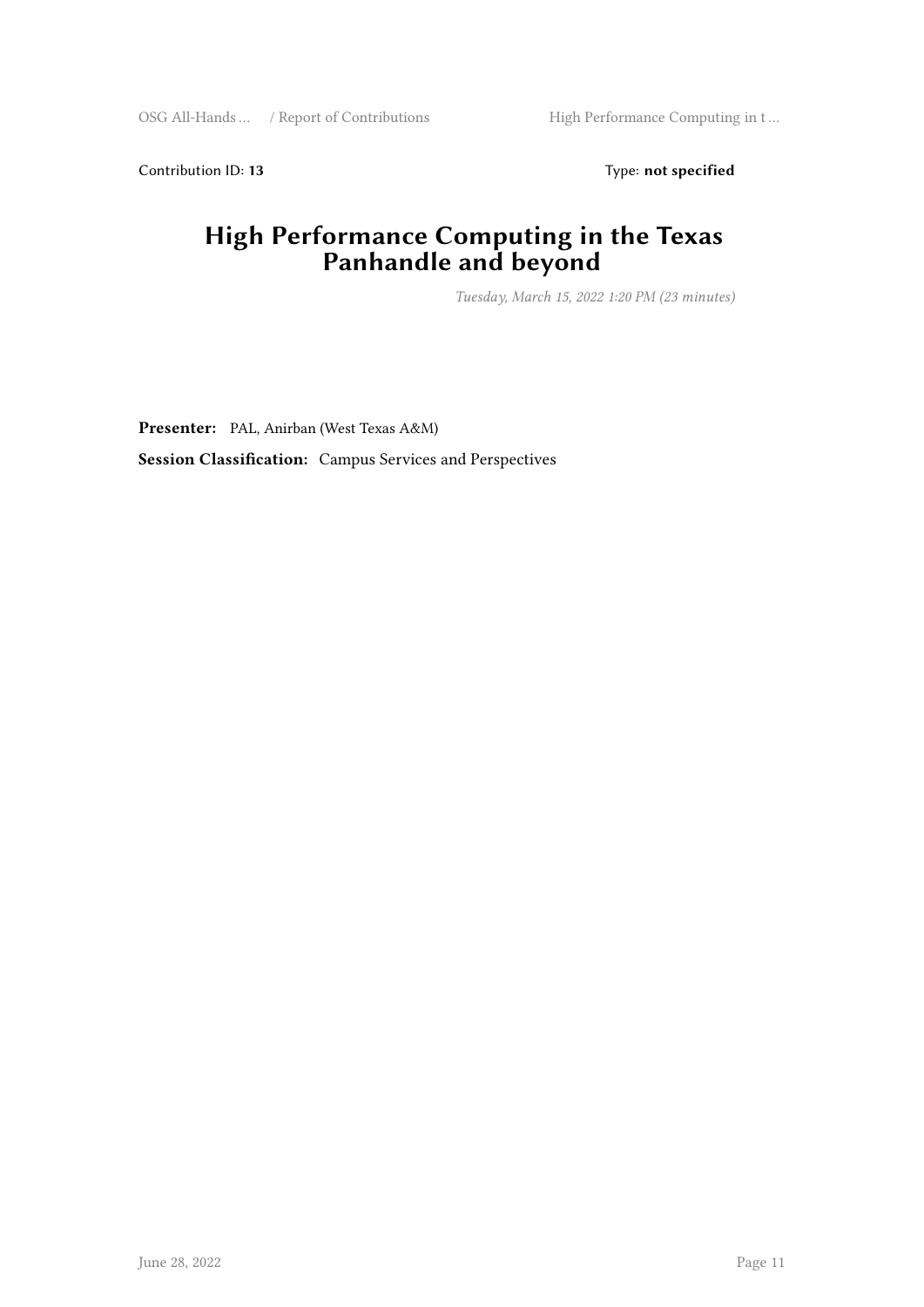Contribution ID: 14 Type: **not specified** 

## **Using, and not using, OSG**

*Tuesday, March 15, 2022 1:43 PM (23 minutes)*

**Presenter:** FAUBER, Bennet (University of Michigan, ITS Research Computing) **Session Classification:** Campus Services and Perspectives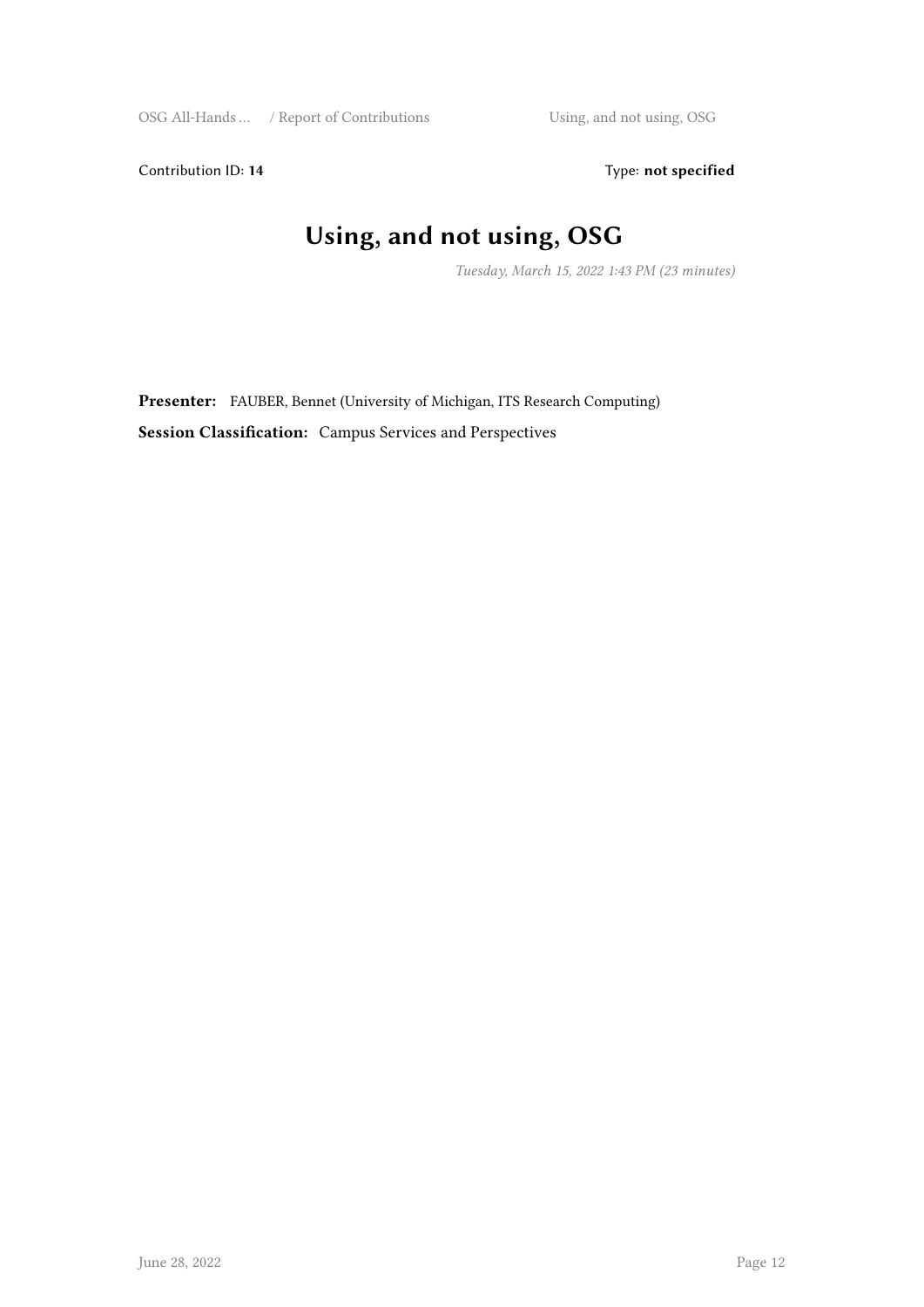Contribution ID: 15 Type: **not specified** 

#### **Advancing the Process of Science and Innovation at ASU with OSG**

*Tuesday, March 15, 2022 2:06 PM (23 minutes)*

**Presenter:** JENNEWEIN, Douglas (Arizona State University) **Session Classification:** Campus Services and Perspectives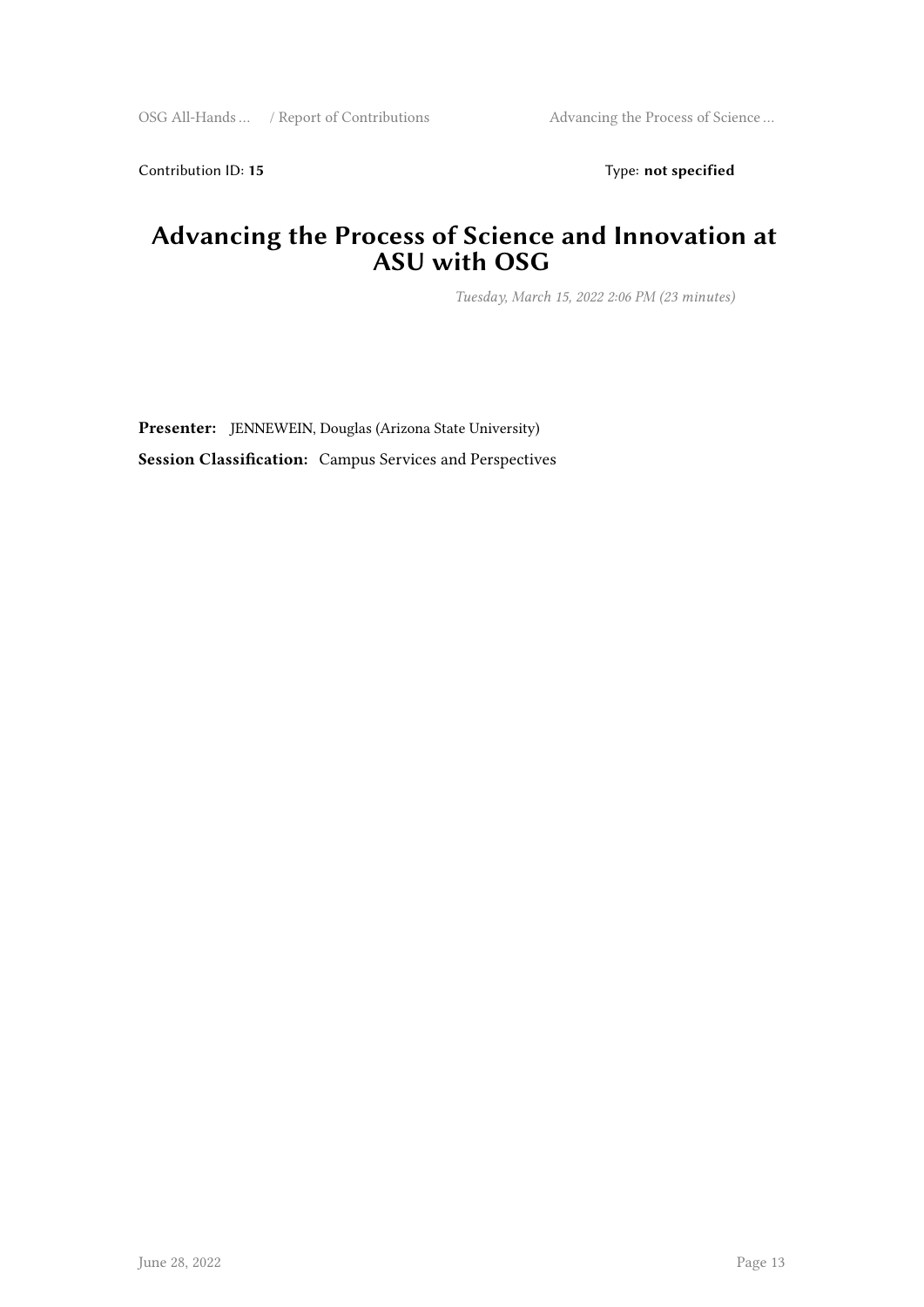Contribution ID: 16 Type: **not specified** 

### **Managing HTC workloads via an Access Point**

*Wednesday, March 16, 2022 10:30 AM (5 minutes)*

**Presenter:** LIVNY, Miron (UW-Madison, Morgridge Institute for Research)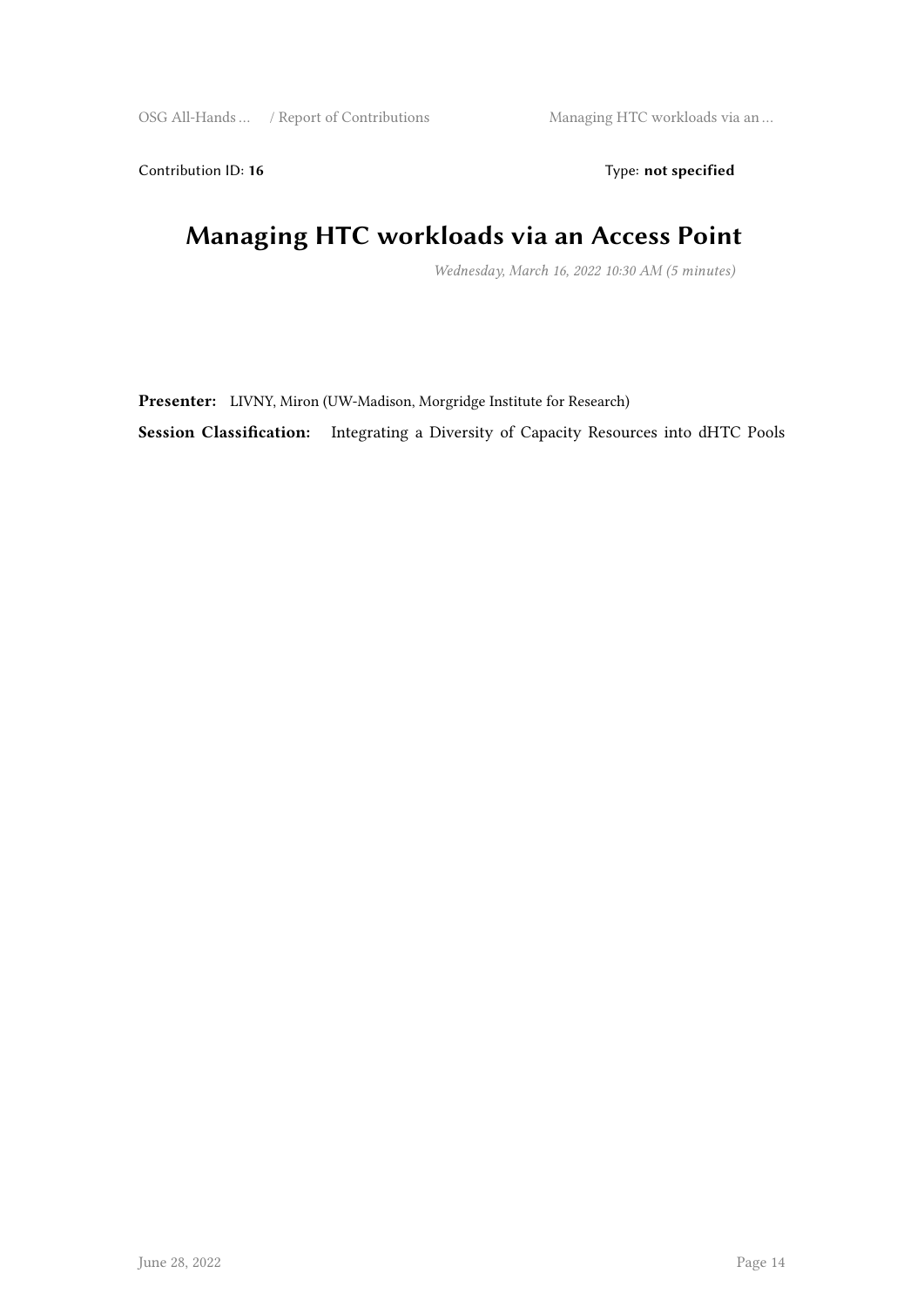Contribution ID: 17 Type: **not specified** 

## **Introducing the PATh Facility**

*Monday, March 14, 2022 11:05 AM (25 minutes)*

**Presenter:** BOCKELMAN, Brian (Morgridge Institute for Research) **Session Classification:** State of the OSG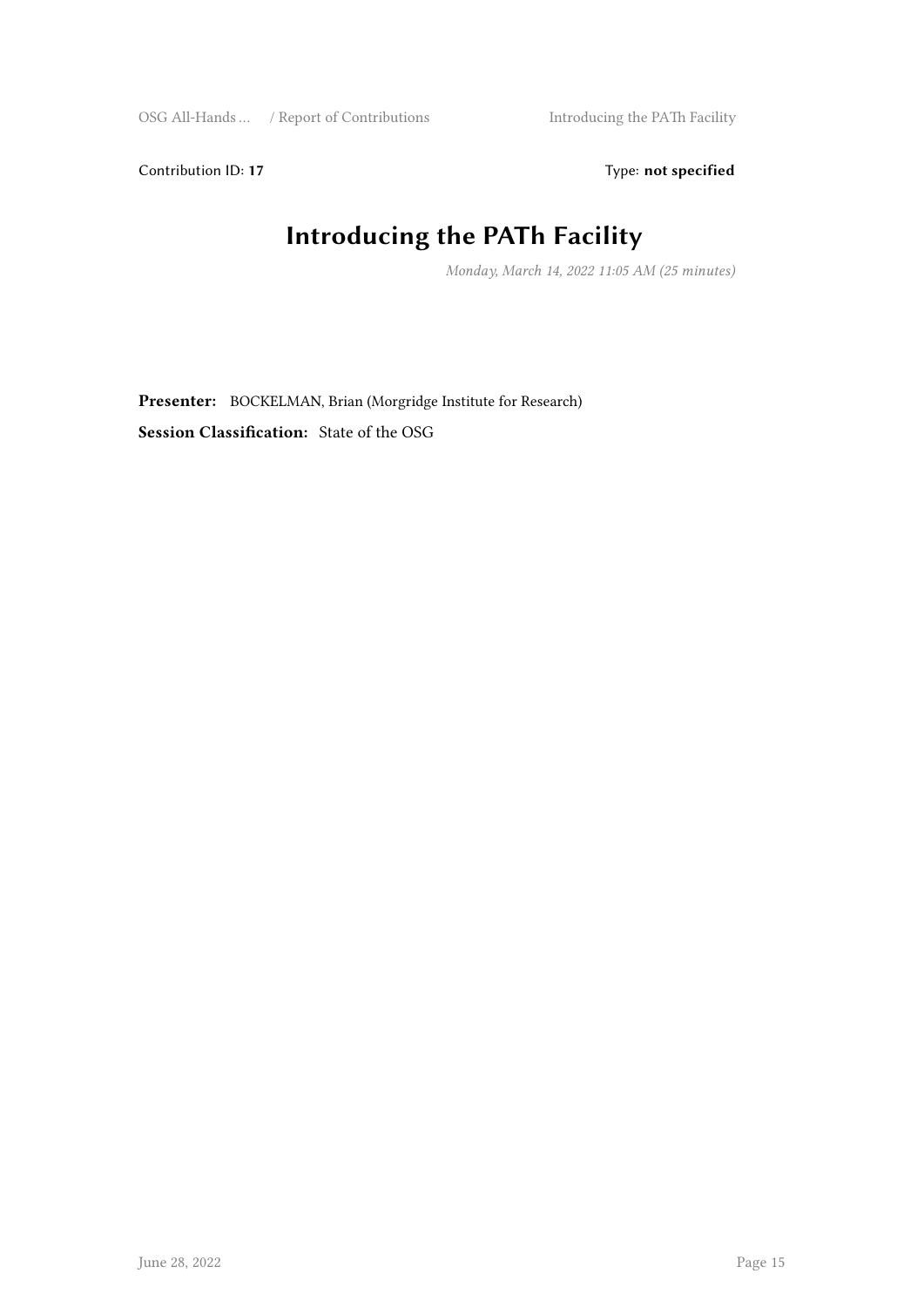Contribution ID: 18 Type: **not specified** 

#### **Green, Low Cost Cloud Computing with Lancium Compute**

*Wednesday, March 16, 2022 11:00 AM (25 minutes)*

**Presenter:** GRIMSHAW, Andrew (Lancium Compute, President)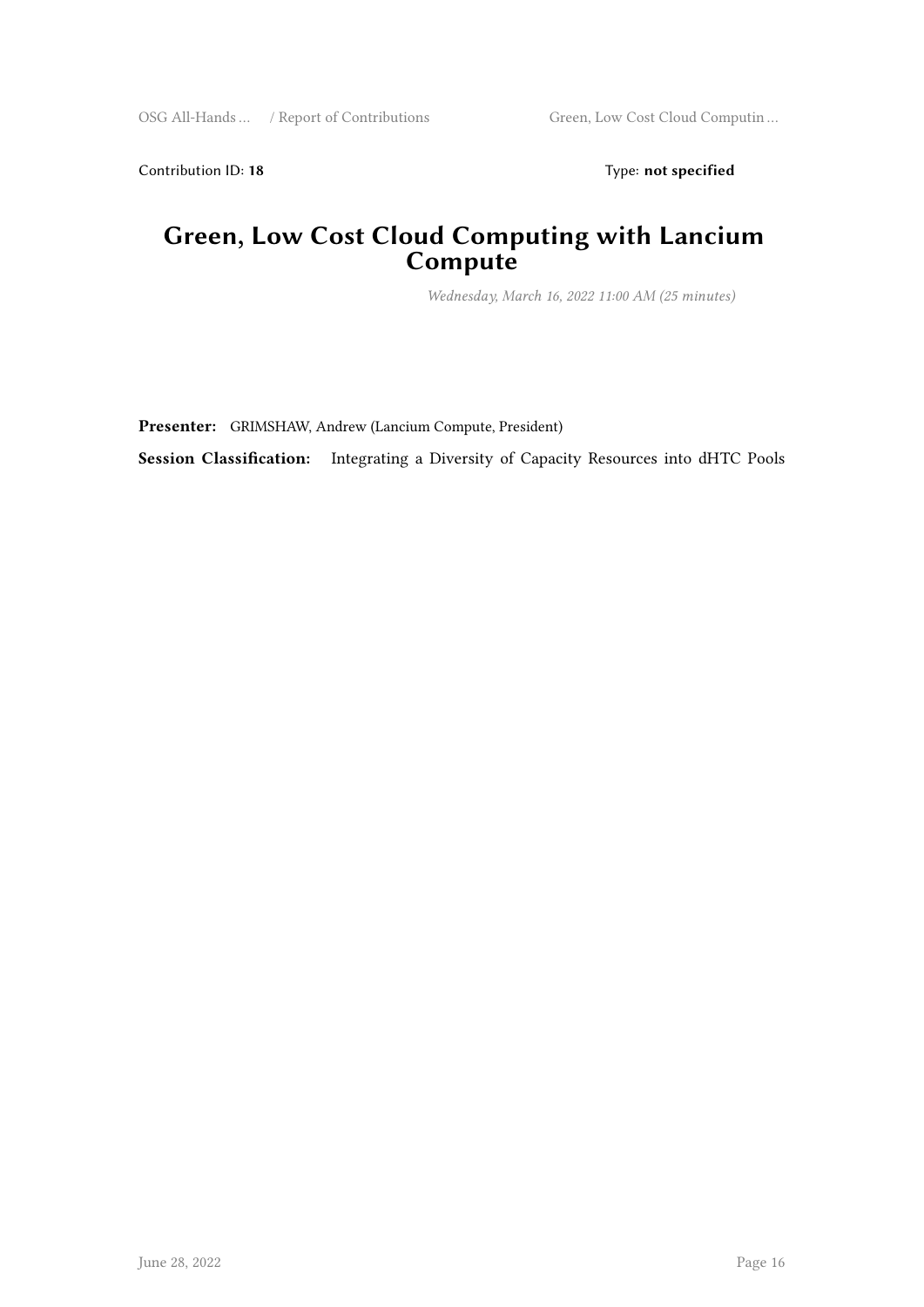Contribution ID: 19 Type: not specified

## **Relationship of OSG and NRP**

*Wednesday, March 16, 2022 11:25 AM (25 minutes)*

**Presenter:** WUERTHWEIN, Frank (UCSD)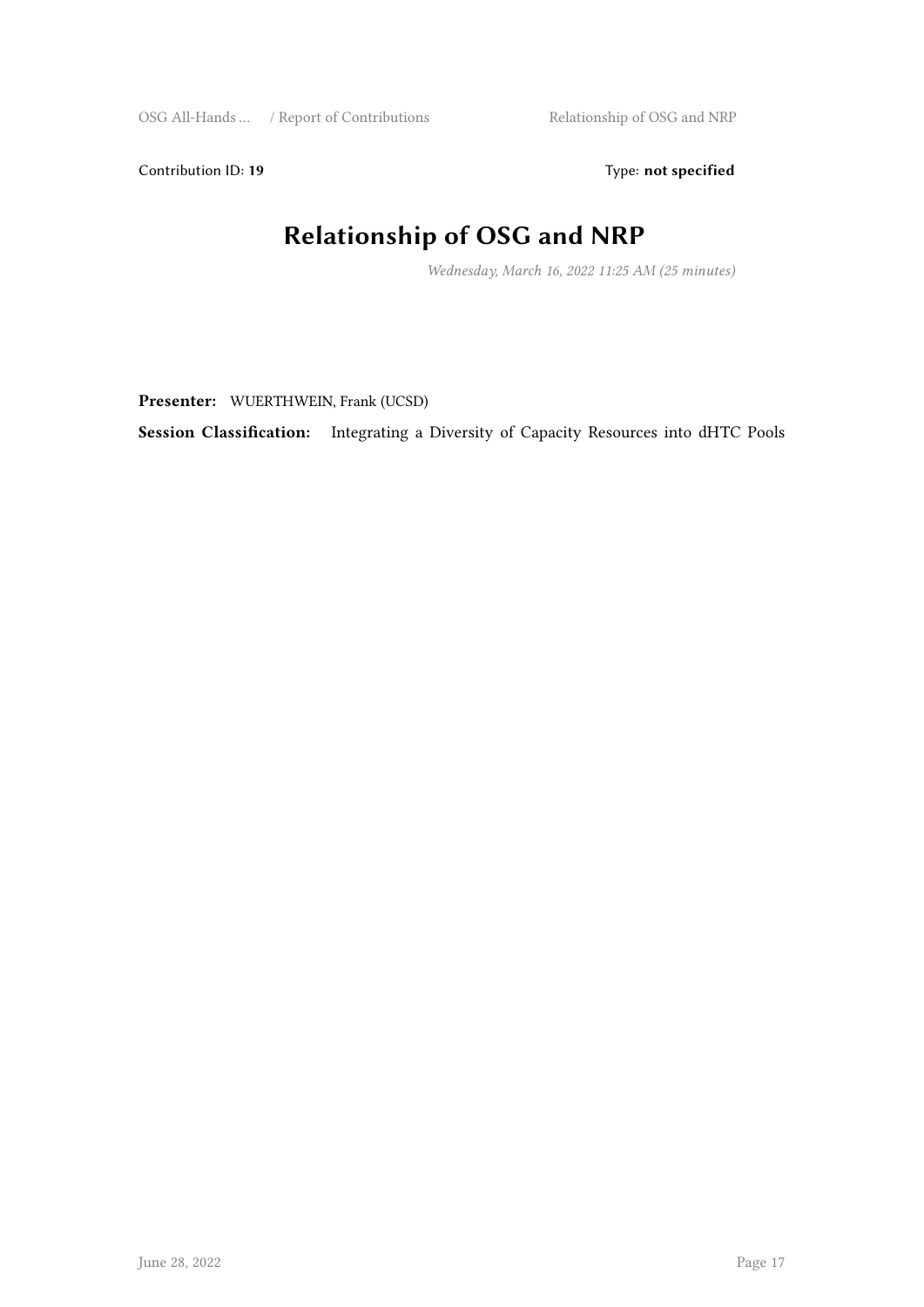OSG All-Hands … / Report of Contributions Discussion

Contribution ID: 20 Type: **not specified** 

### **Discussion**

*Wednesday, March 16, 2022 11:50 AM (10 minutes)*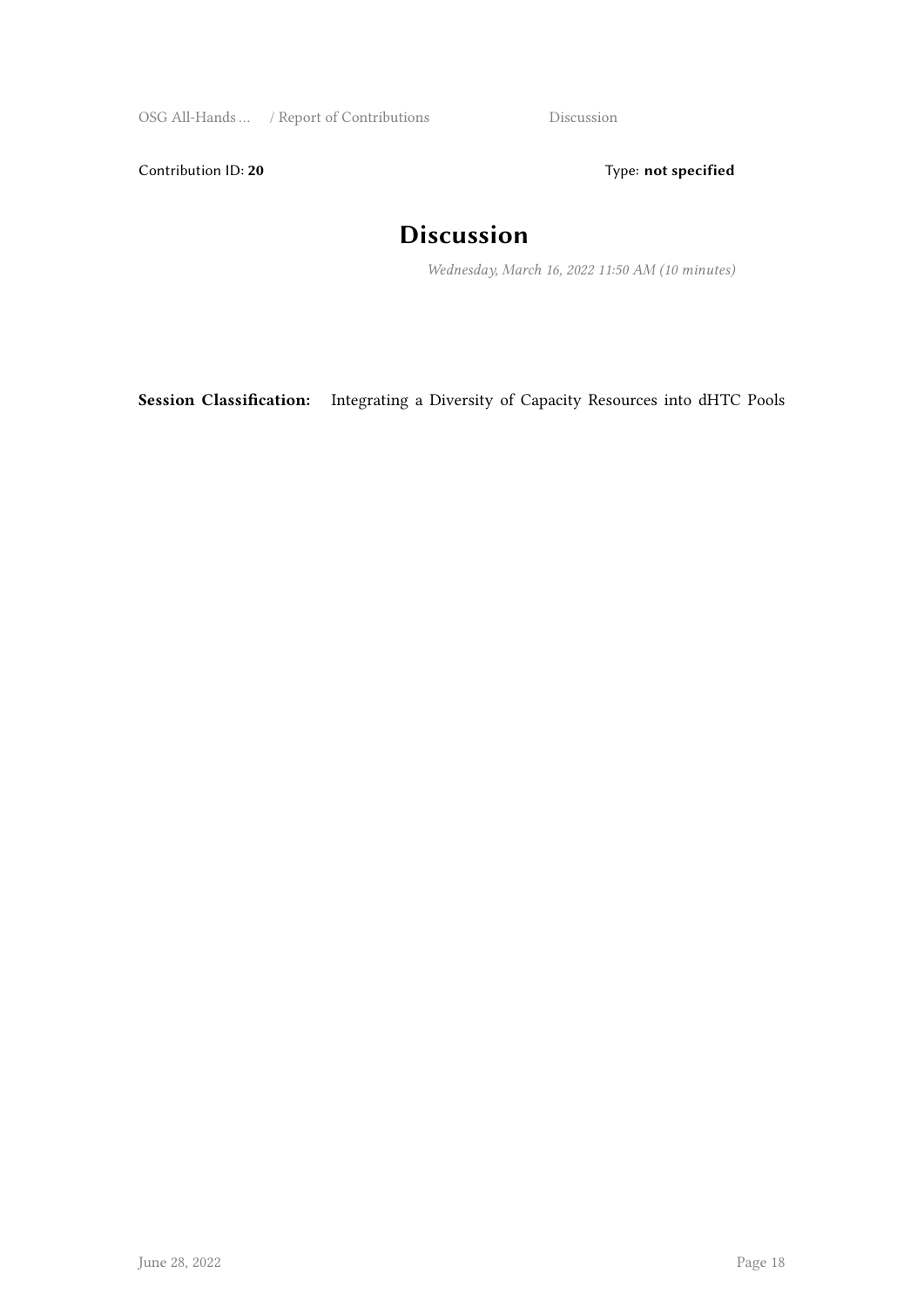Contribution ID: 21 Type: **not specified** 

### **OSG 3.6 and Token Transition Update**

*Wednesday, March 16, 2022 1:00 PM (25 minutes)*

**Presenter:** LIN, Brian (University of Wisconsin-Madison)

**Session Classification:** OSG Technology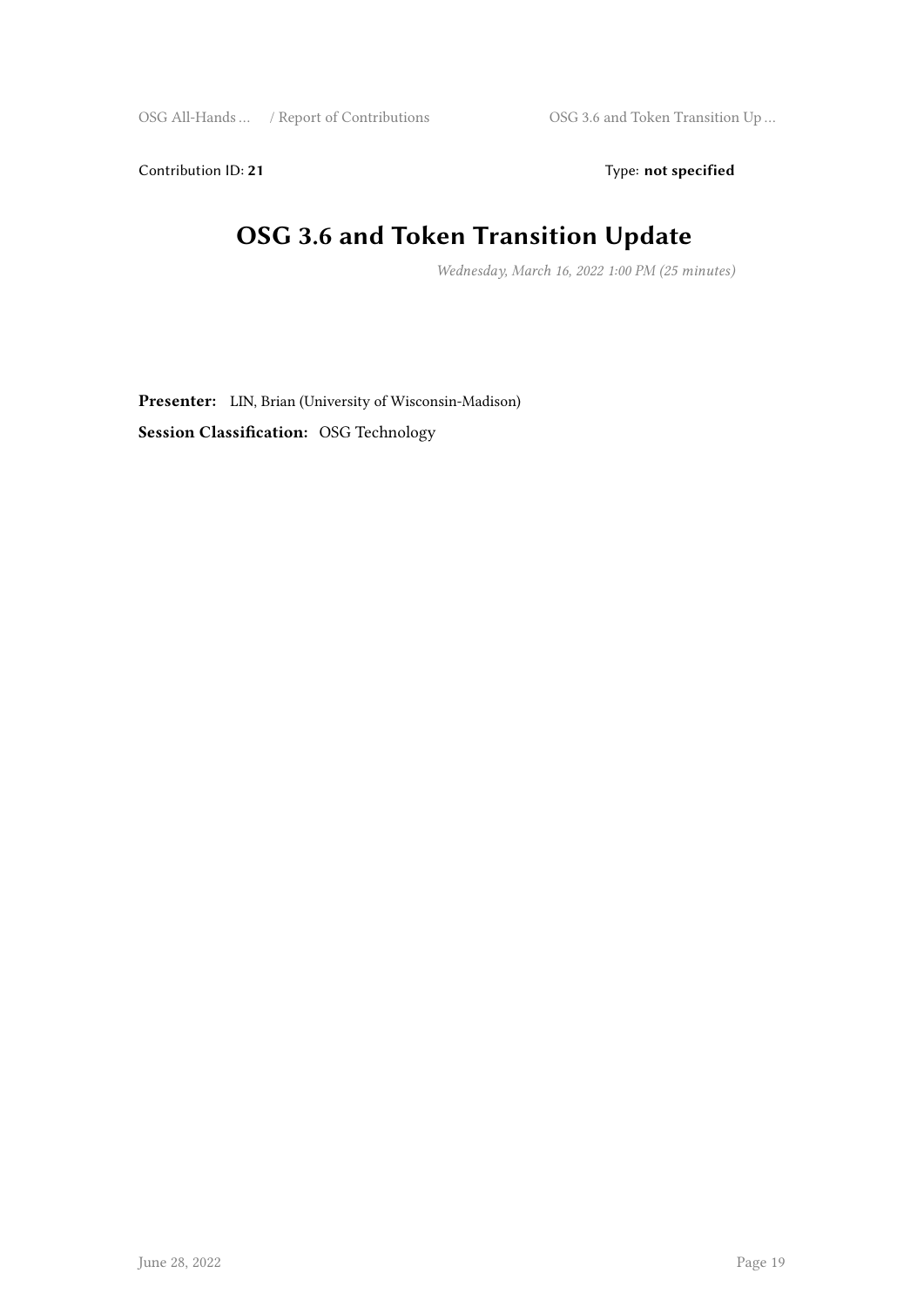Contribution ID: 22 Type: **not specified** 

## **Handling HTC Jobs Tokens with Vault**

*Wednesday, March 16, 2022 1:25 PM (20 minutes)*

**Presenter:** DYKSTRA, Dave (Fermilab) **Session Classification:** OSG Technology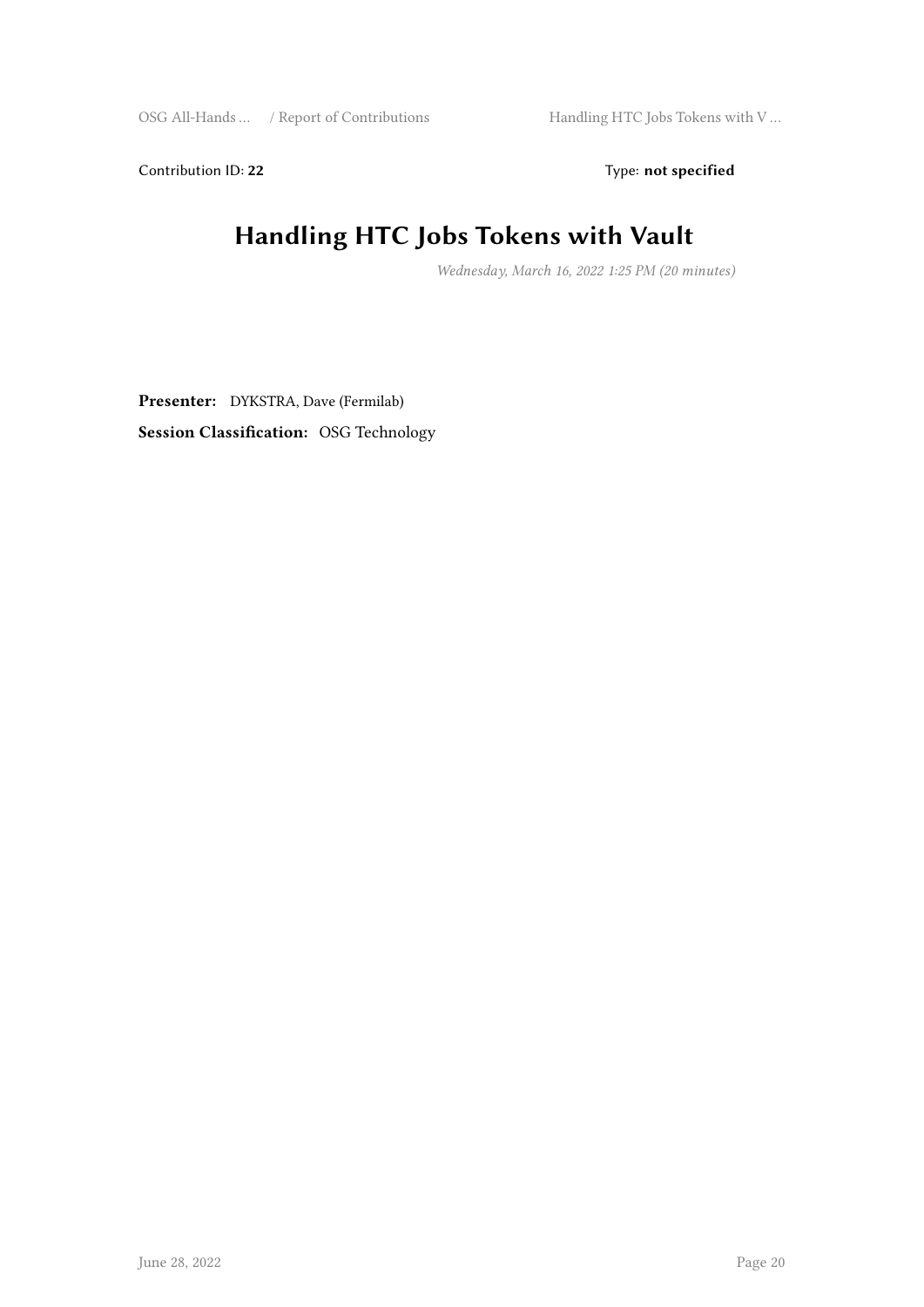Contribution ID: 23 Type: **not specified** 

## **Updates on the OSDF Monitoring System**

*Wednesday, March 16, 2022 1:45 PM (20 minutes)*

**Presenter:** WEITZEL, Derek (University of Nebraska - Lincoln) **Session Classification:** OSG Technology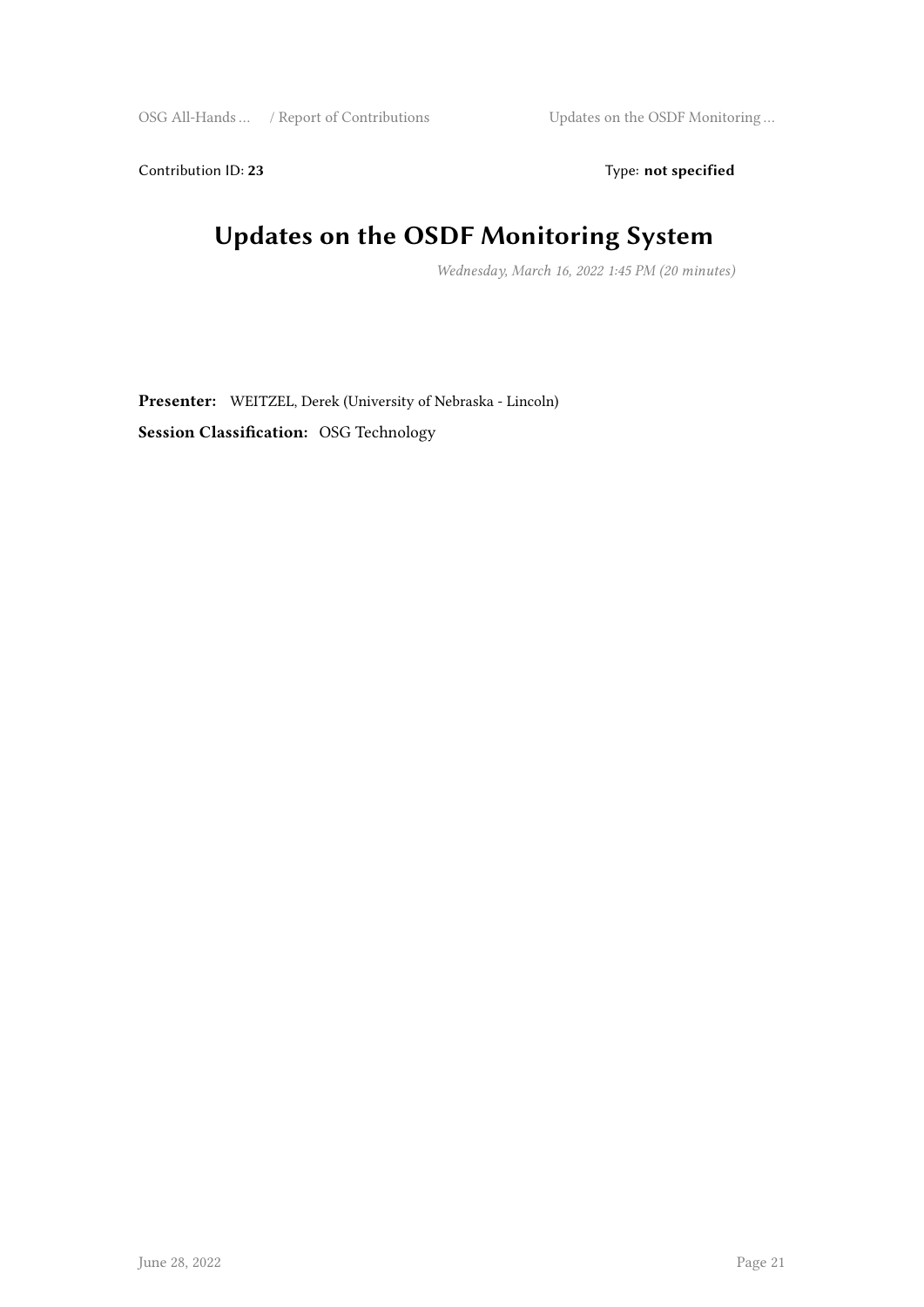Contribution ID: 24 Type: **not specified** 

#### **Kubernetes at UChicago: PATh, IRIS-HEP, ATLAS, and SLATE**

*Wednesday, March 16, 2022 2:05 PM (25 minutes)*

**Presenter:** BRYANT, Lincoln (University of Chicago) **Session Classification:** OSG Technology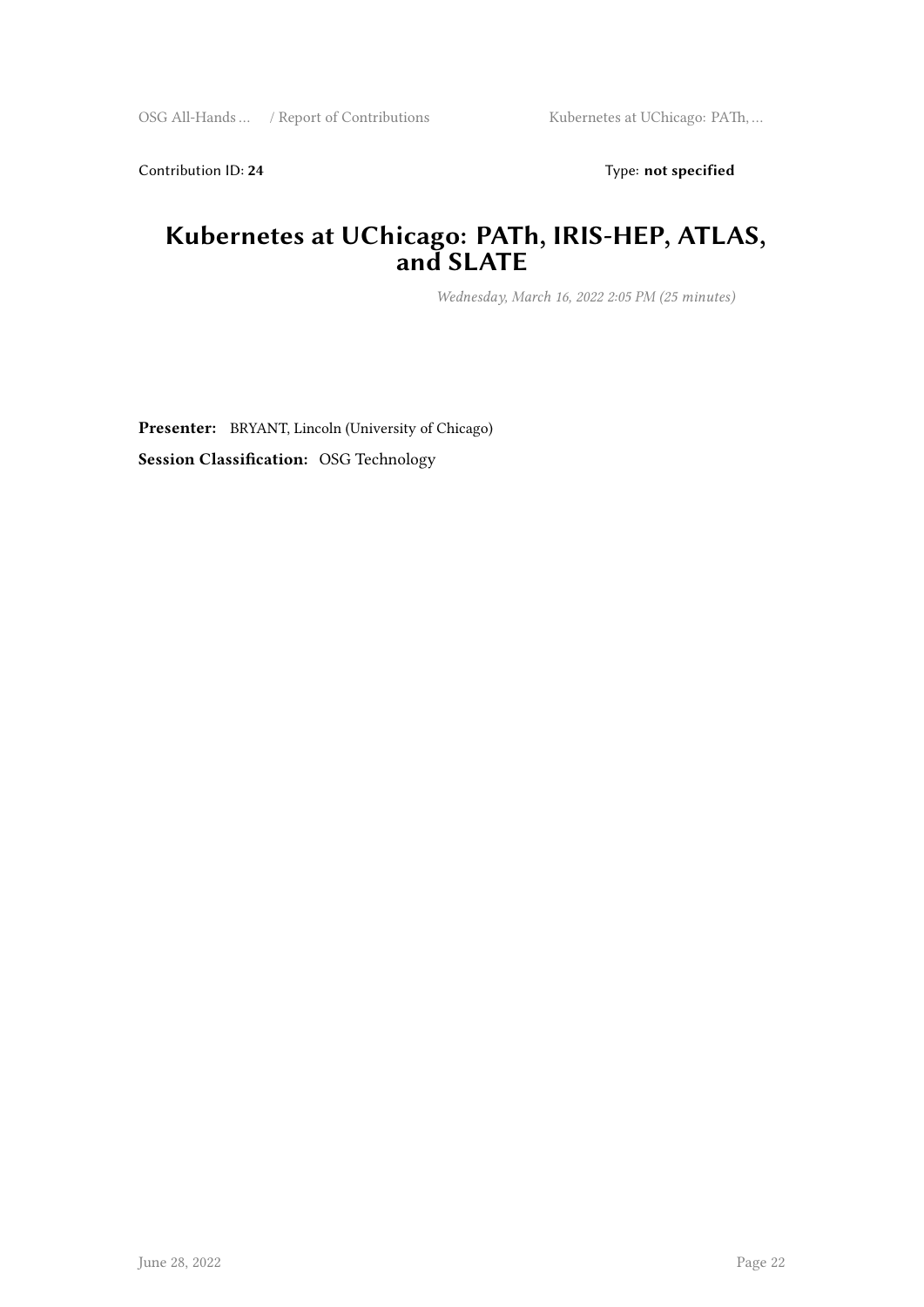Contribution ID: 25 Type: **not specified** 

#### **Enabling OSG through a student project to modify Airavata Science Gateway**

*Monday, March 14, 2022 2:00 PM (30 minutes)*

**Presenters:** WEITZEL, Derek (University of Nebraska - Lincoln); QUICK, Rob (Indiana University)

**Session Classification:** Science enabled via the Open Science Pool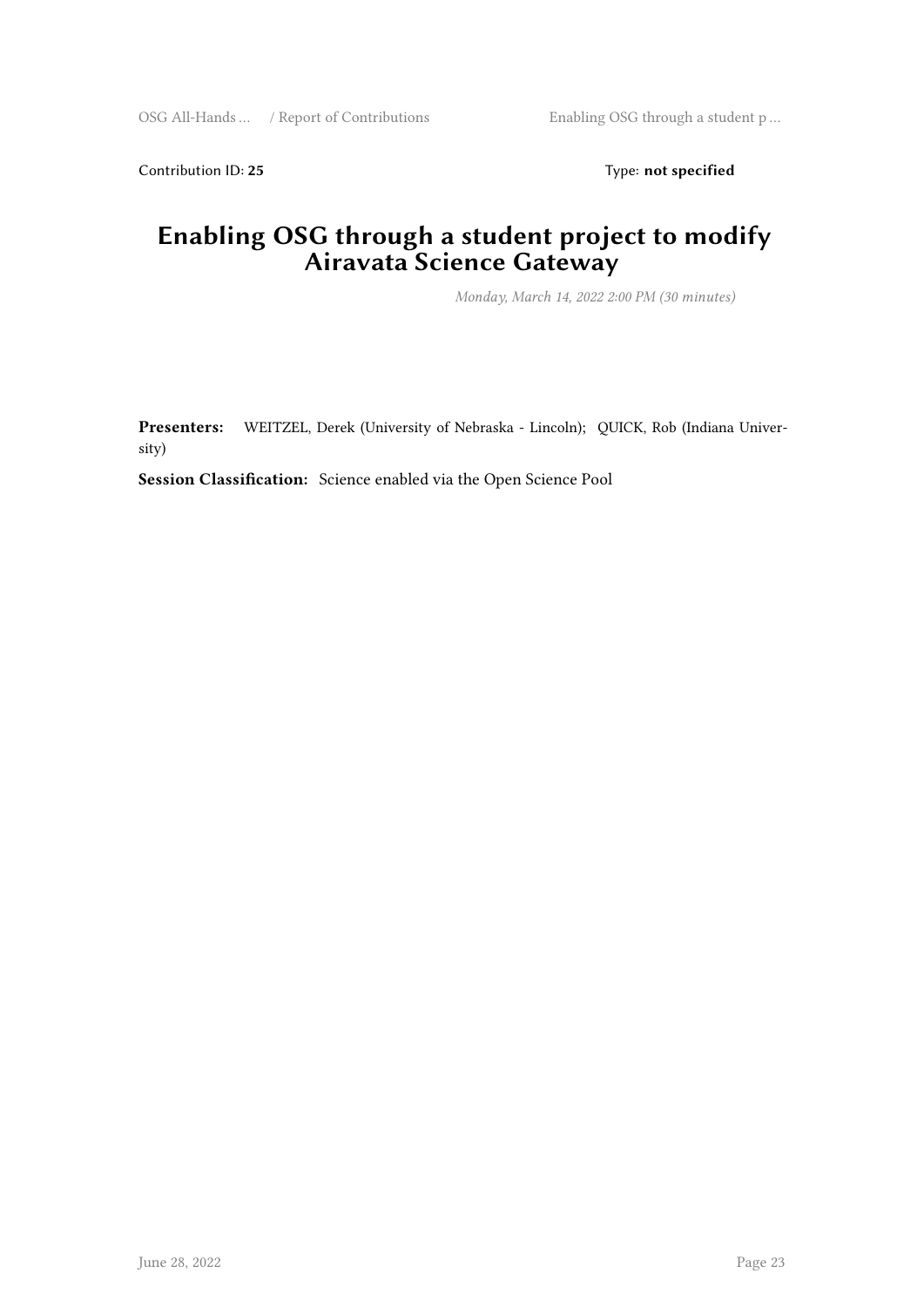Contribution ID: 26 Type: not specified

## **The Expanding EGI Computing Landscape**

*Wednesday, March 16, 2022 10:35 AM (25 minutes)*

**Presenters:** FERNANDEZ, Enol (EGI Foundation); SIPOS, Gergely (EGI Foundation) **Session Classification:** Integrating a Diversity of Capacity Resources into dHTC Pools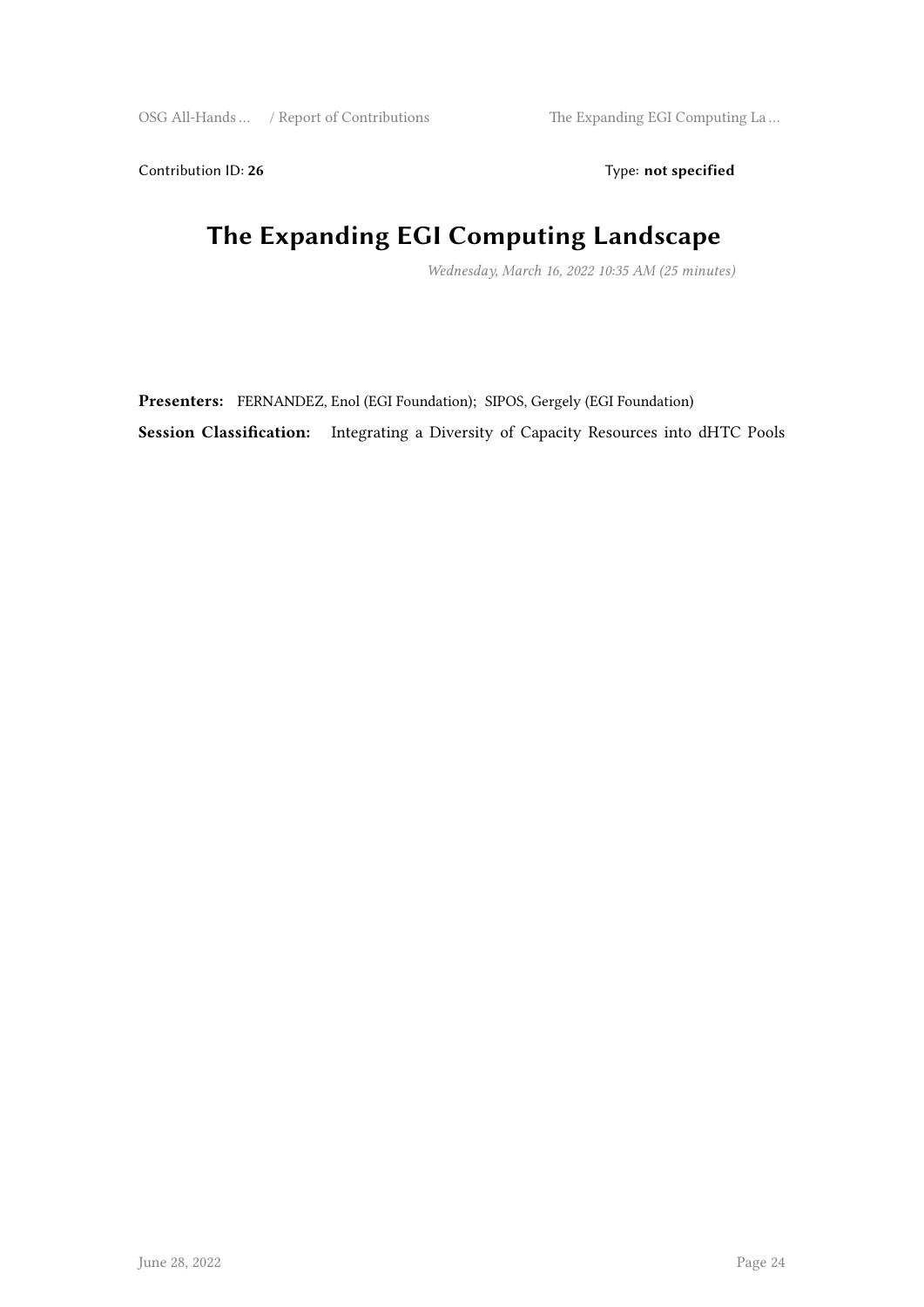Contribution ID: 27 Type: **not specified** 

## **Introduction to OSG Collaborations**

*Thursday, March 17, 2022 10:10 AM (5 minutes)*

**Presenter:** HERNER, Kenneth (Fermilab)

**Session Classification:** OSG and Multi-Institution Collaborations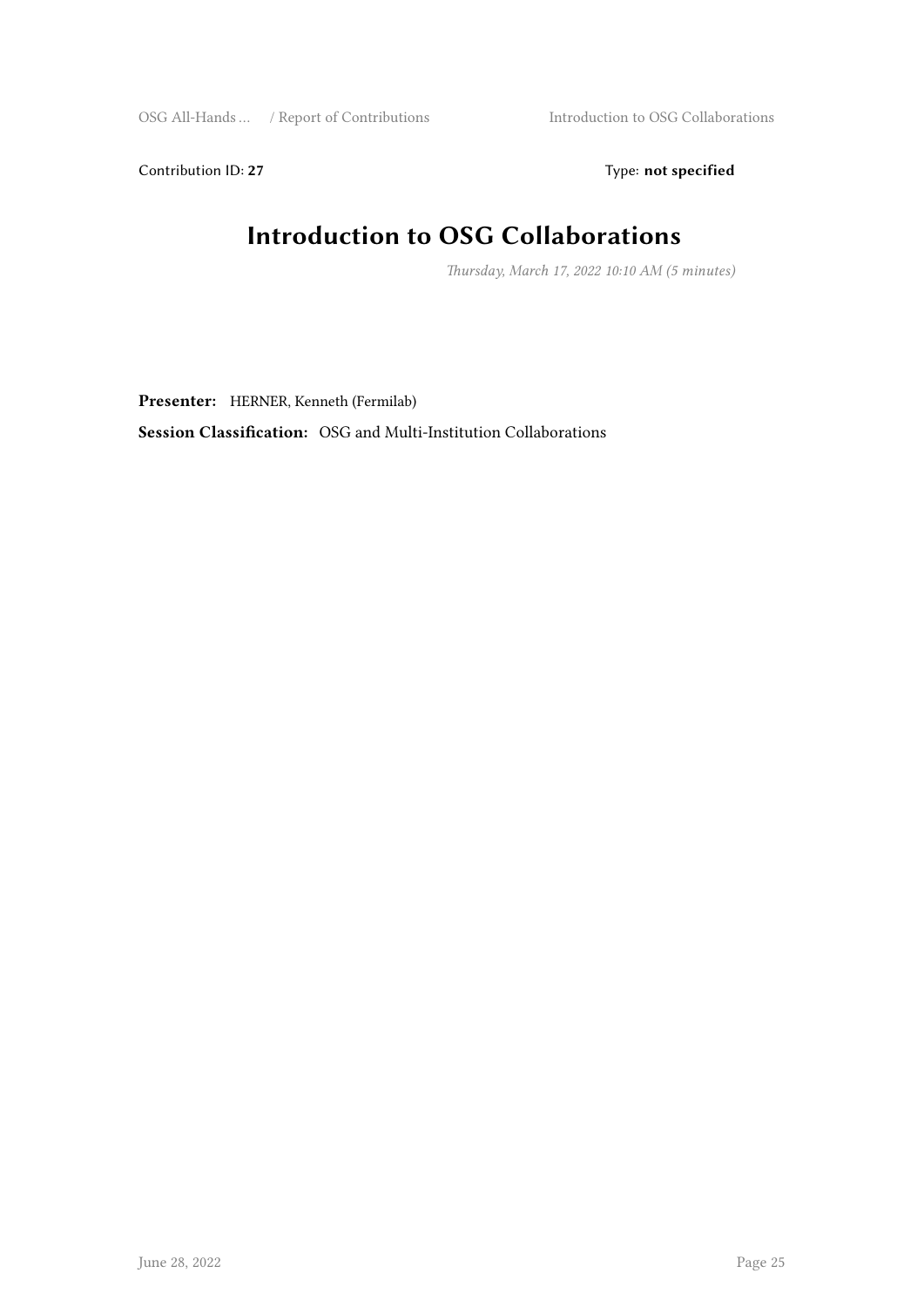Contribution ID: 28 Type: **not specified** 

#### **Analyzing 6 months of public LIGO data using the Open Science Pool**

*Thursday, March 17, 2022 10:15 AM (20 minutes)*

**Presenter:** MESSICK, Cody (LIGO, Massachusetts Institute of Technology) **Session Classification:** OSG and Multi-Institution Collaborations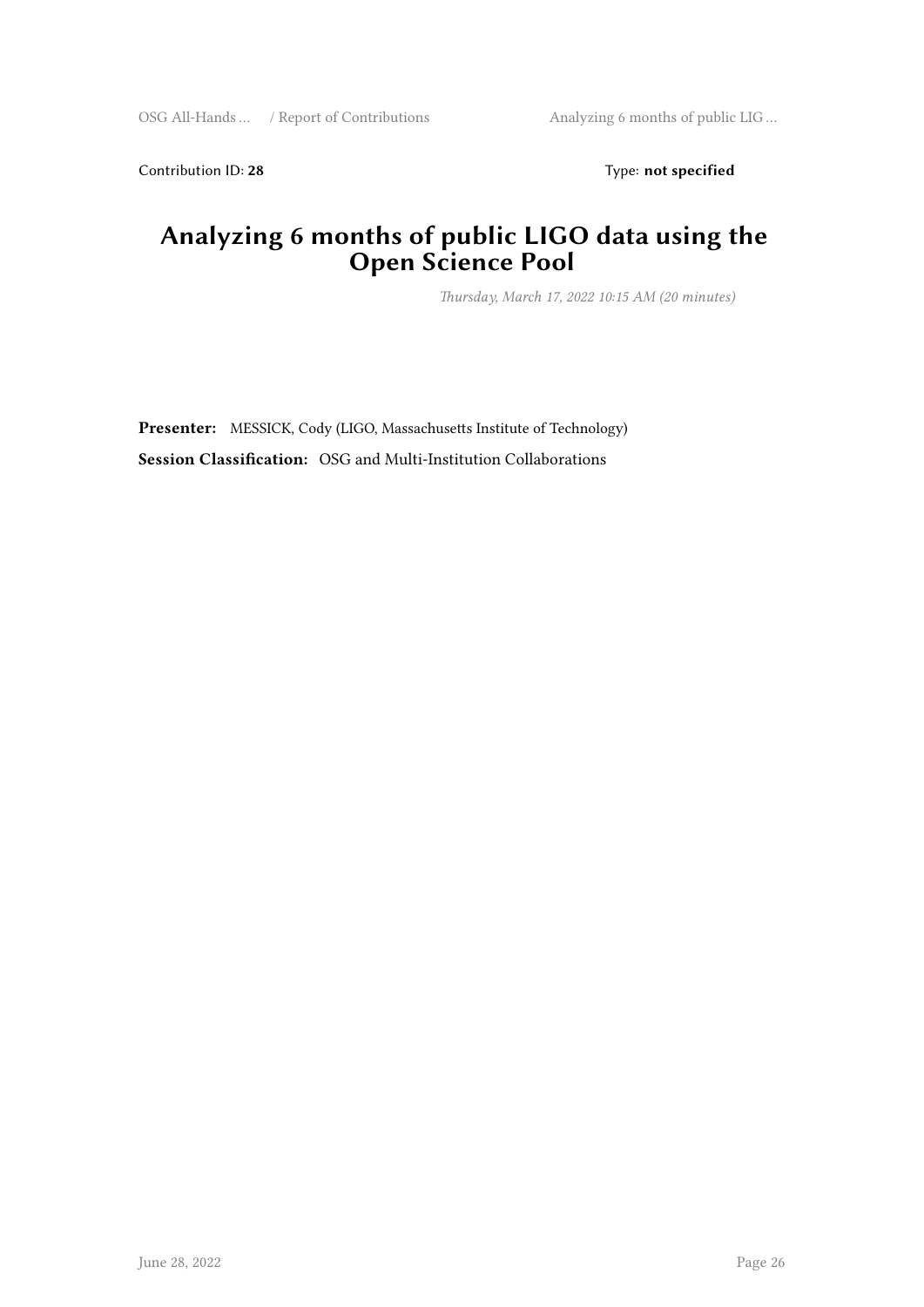Contribution ID: 29 Type: **not specified** 

## **IceCube and the Open Science Pool**

*Thursday, March 17, 2022 10:35 AM (20 minutes)*

**Presenter:** RIEDEL, Benedikt (University of Wisconsin–Madison) **Session Classification:** OSG and Multi-Institution Collaborations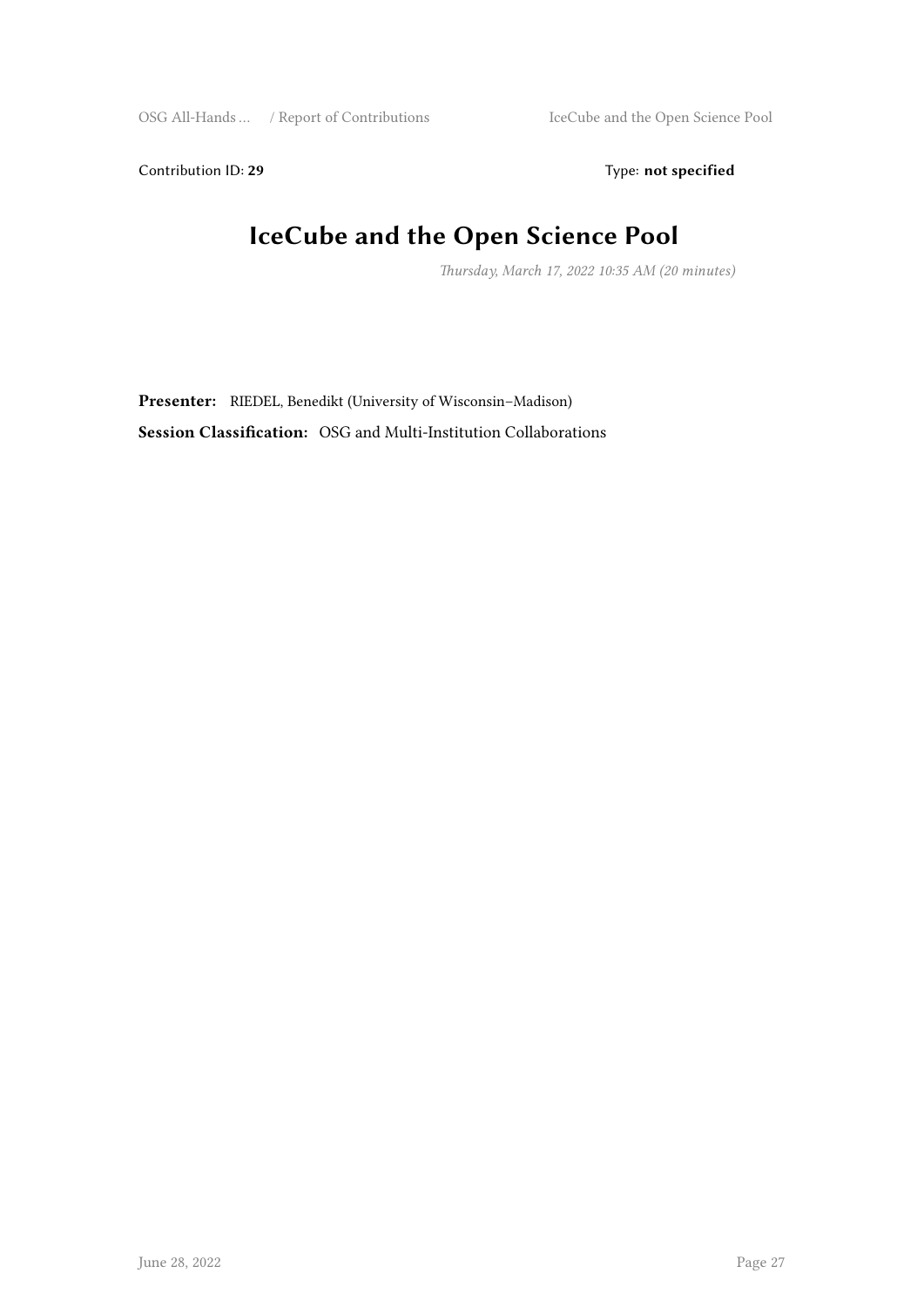Contribution ID: 30 Type: **not specified** 

#### **On cloud without a parachute: The Rubin Data Preview experience on Google Cloud**

*Thursday, March 17, 2022 10:55 AM (20 minutes)*

**Presenter:** ECONOMOU, Frossie (LSST) **Session Classification:** OSG and Multi-Institution Collaborations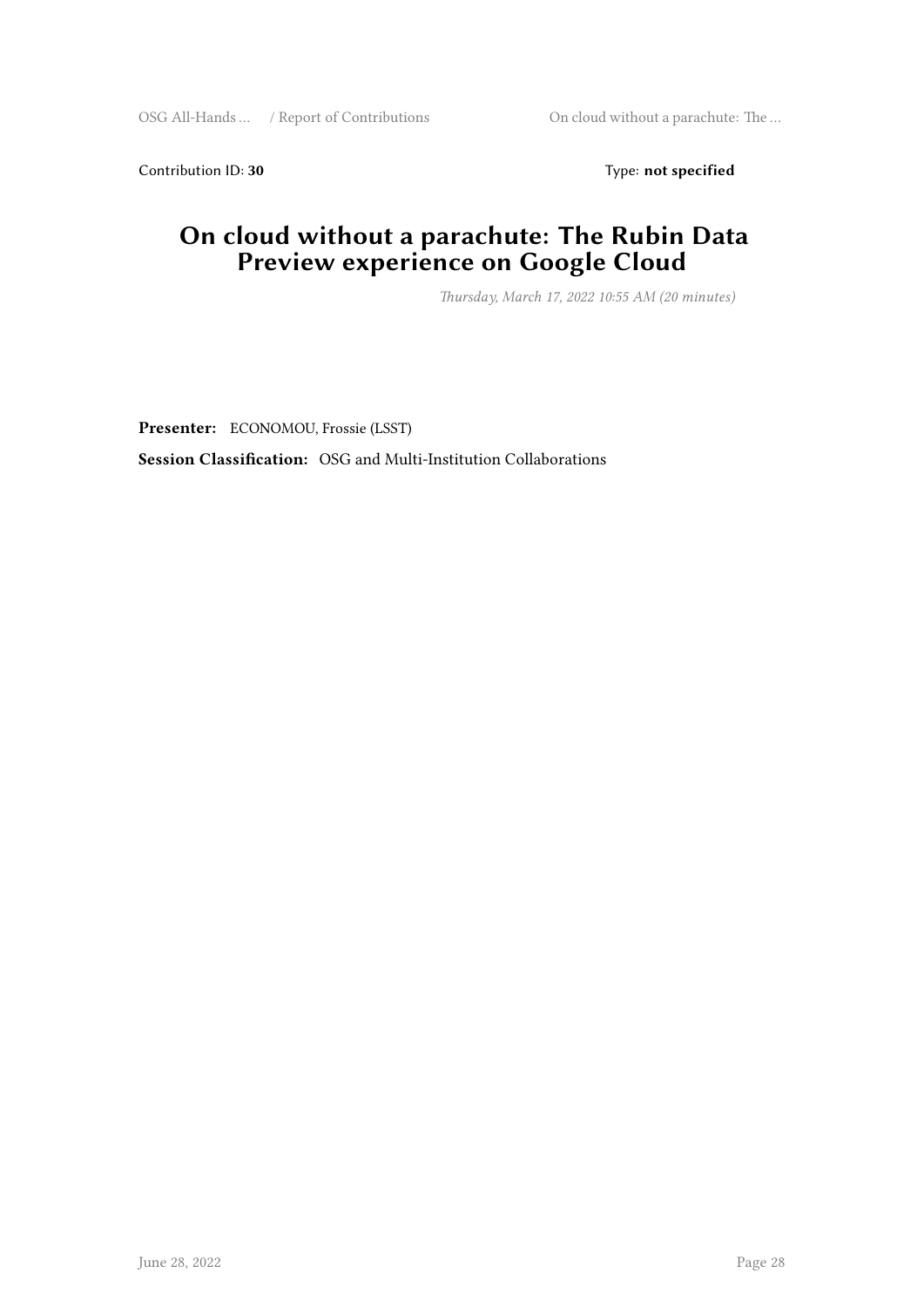Contribution ID: 31 Type: **not specified** 

## **Computational challenges with SPT-3G and CMB-S4**

*Thursday, March 17, 2022 11:15 AM (20 minutes)*

**Presenter:** WHITEHORN, Nathan (Michigan State University) **Session Classification:** OSG and Multi-Institution Collaborations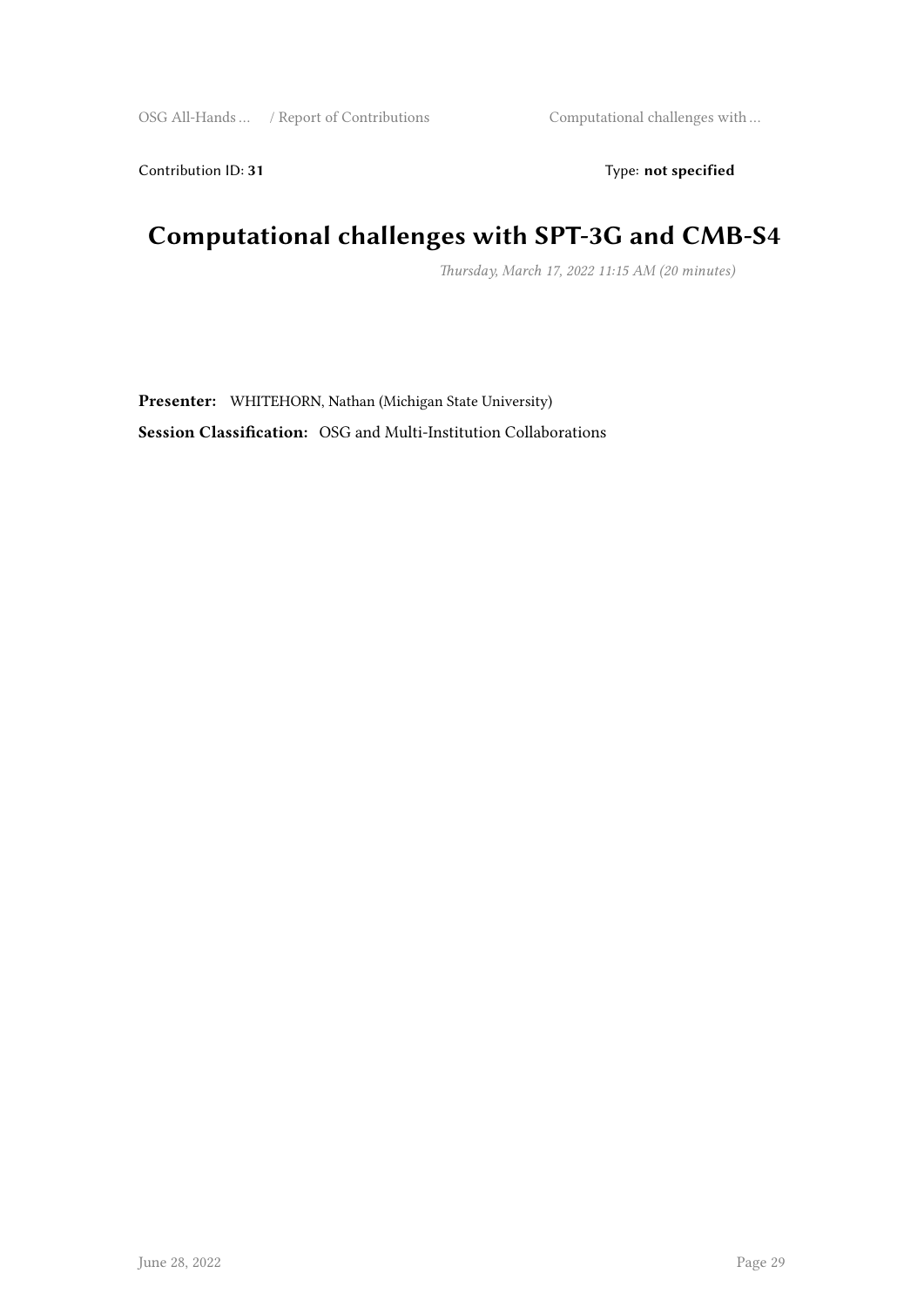Contribution ID: 32 Type: **not specified** 

## **Muon g–2: Past, present, and future**

*Thursday, March 17, 2022 11:35 AM (25 minutes)*

**Presenter:** GOODENOUGH, Lisa (Fermilab)

**Session Classification:** OSG and Multi-Institution Collaborations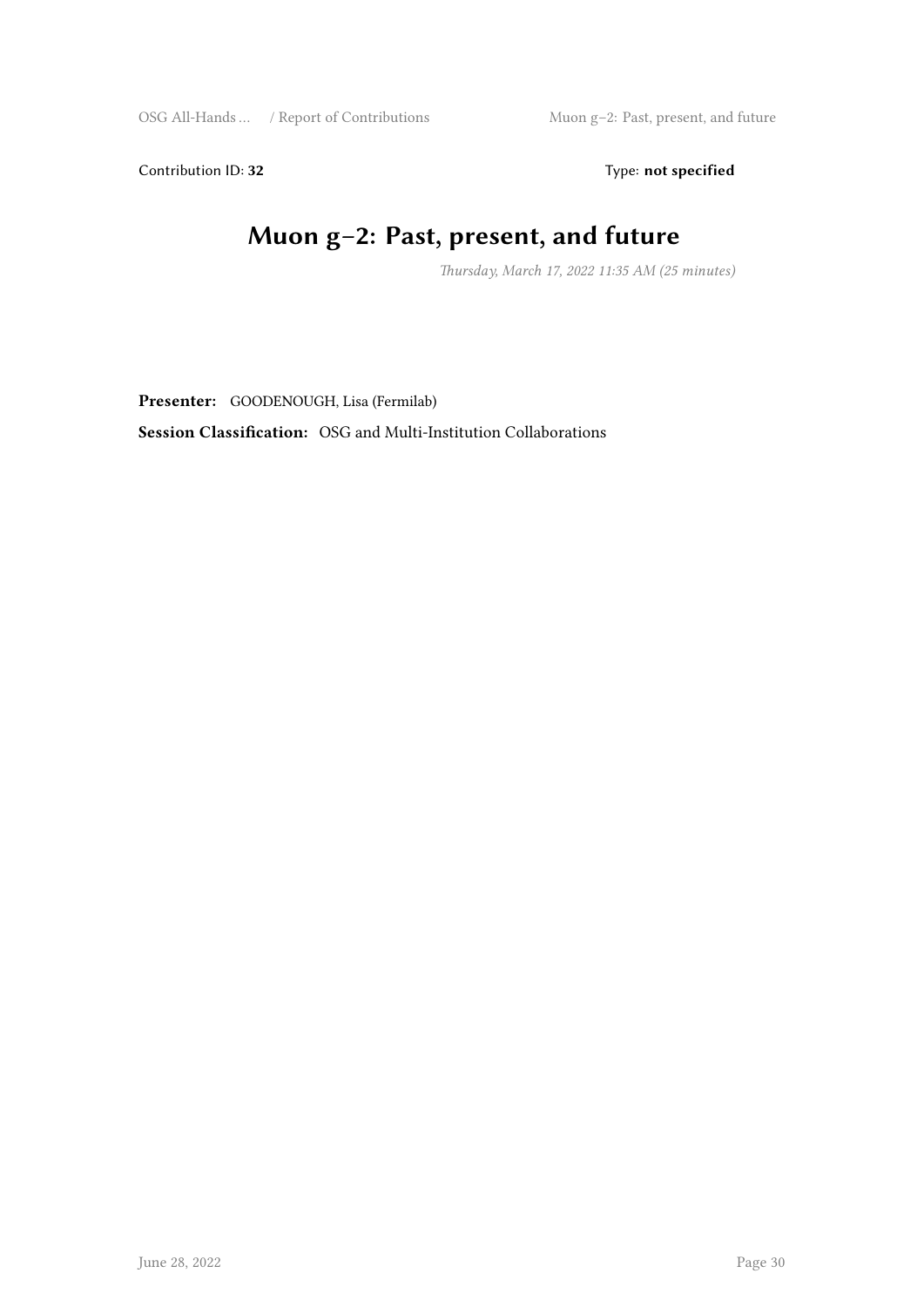Contribution ID: 33 Type: **not specified** 

## **Welcome / Introduction**

*Friday, March 18, 2022 10:30 AM (5 minutes)*

**Presenters:** MASON, David (FNAL); GARDNER, Robert (University of Chicago) **Session Classification:** OSG and U.S. LHC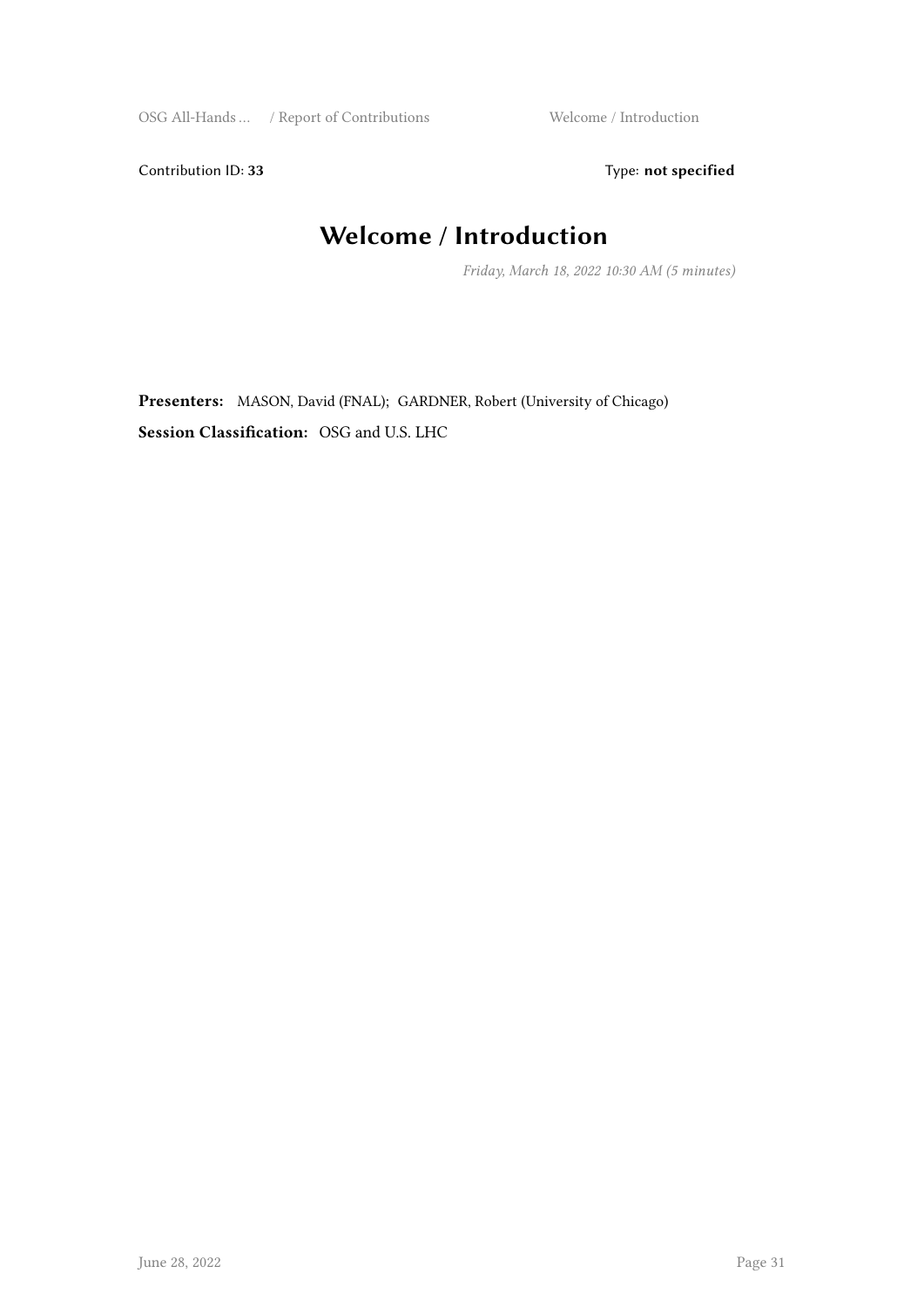Contribution ID: 34 Type: **not specified** 

#### **Xrootd Common Needs and Development**

*Friday, March 18, 2022 10:35 AM (25 minutes)*

This session brings together the two major HEP experiments that rely on XRootD to discuss common needs with respect to the code base. The discussion will also include how best to continue to jointly support existing and future devlopment of the framework in areas of mutual concern.

**Presenters:** HANUSHEVSKY, Andrew (SLAC National Accelerator Laboratory); DAVILA, Diego (CMS); YANG, Wei (SLAC)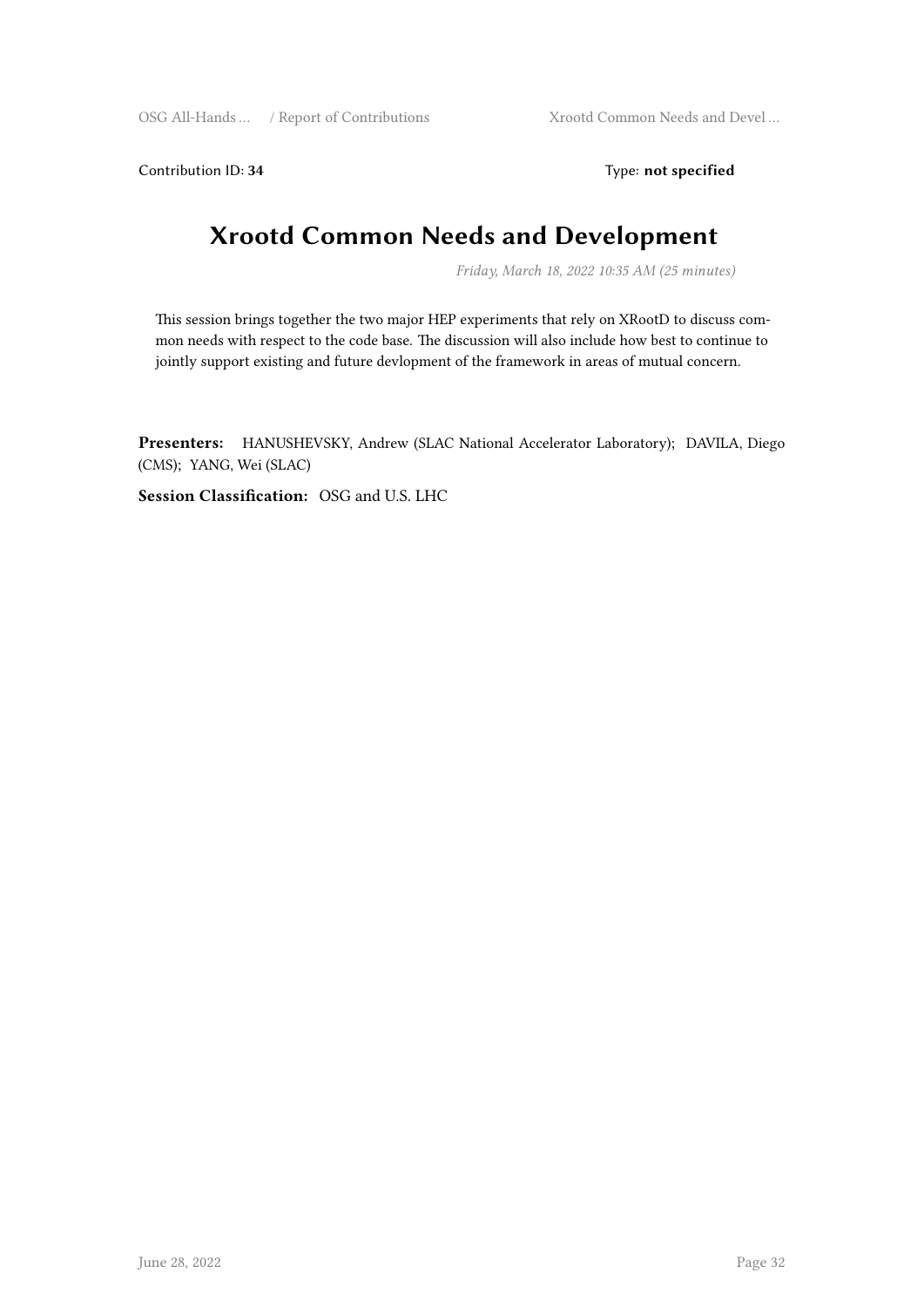Contribution ID: 35 Type: **not specified** 

#### **Network Activities and Plans**

*Friday, March 18, 2022 11:00 AM (20 minutes)*

Network activities and how to make progress: site real-time traffic monitoring, packet marking, flow labeling, traffic shaping and traffic orchestration. What are the current status of each of these, what should facilities prepare for, what are the associated timelines?

**Presenters:** ATTEBURY, Garhan (University of Nebraska-Lincoln); MCKEE, Shawn (Univ. of Michigan)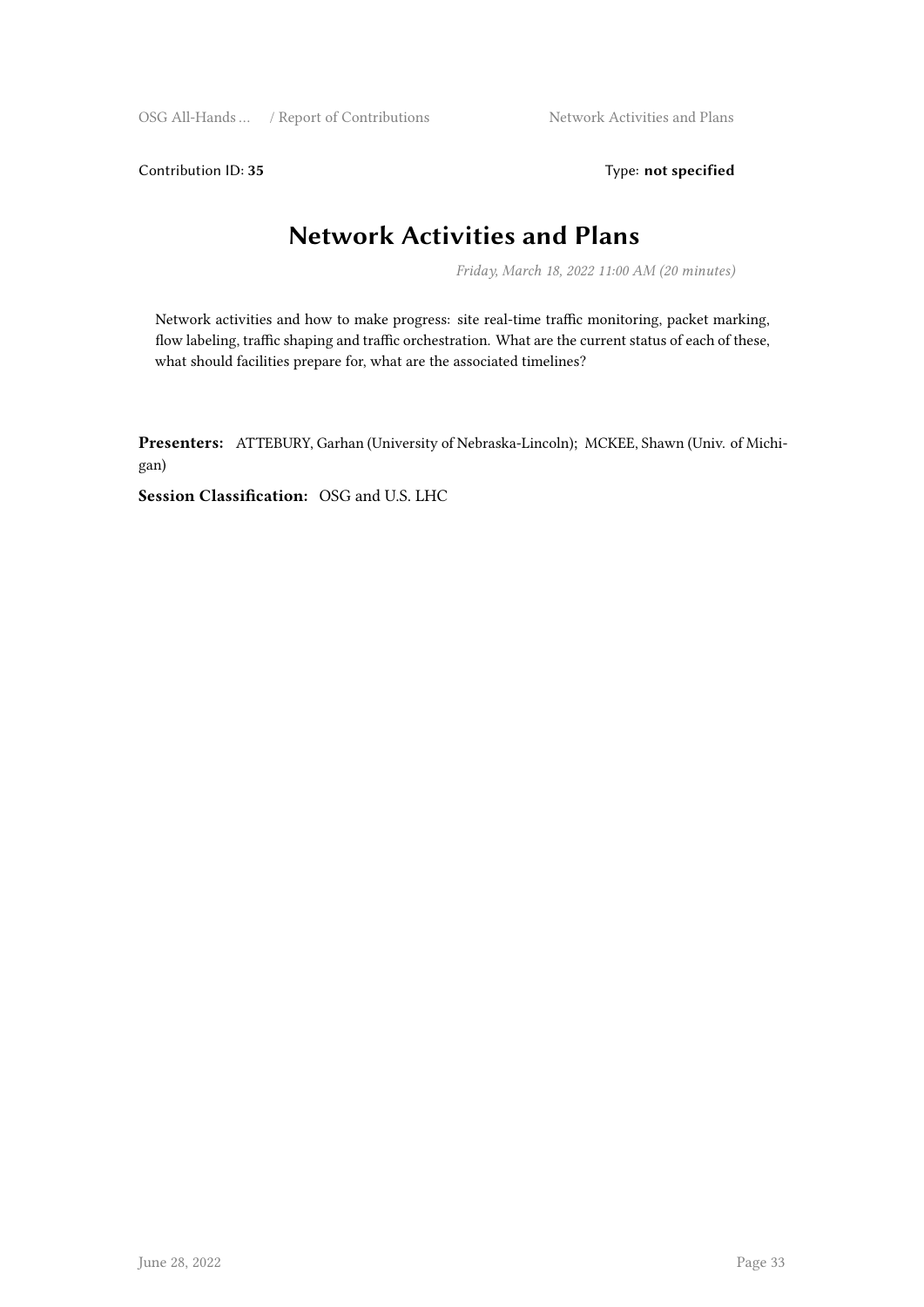Contribution ID: 36 Type: **not specified** 

#### **Discussion: HPC and Clouds**

*Friday, March 18, 2022 11:20 AM (40 minutes)*

Discussion topic on HPC and Clouds: Issues, plans and status. How do we make progress here? Accounting challenges (non-pledged and how to properly gain credit). What role will these play in our facilities. Are there logical places for USATLAS and USCMS to collaborate?

Also in this session a lightning talk on benchmarking and cloud bursting into the Azure cloud (Erik Gough / Purdue)

**Presenters:** HUFNAGEL, Dirk (Fermilab); BRYANT, Lincoln (University of Chicago)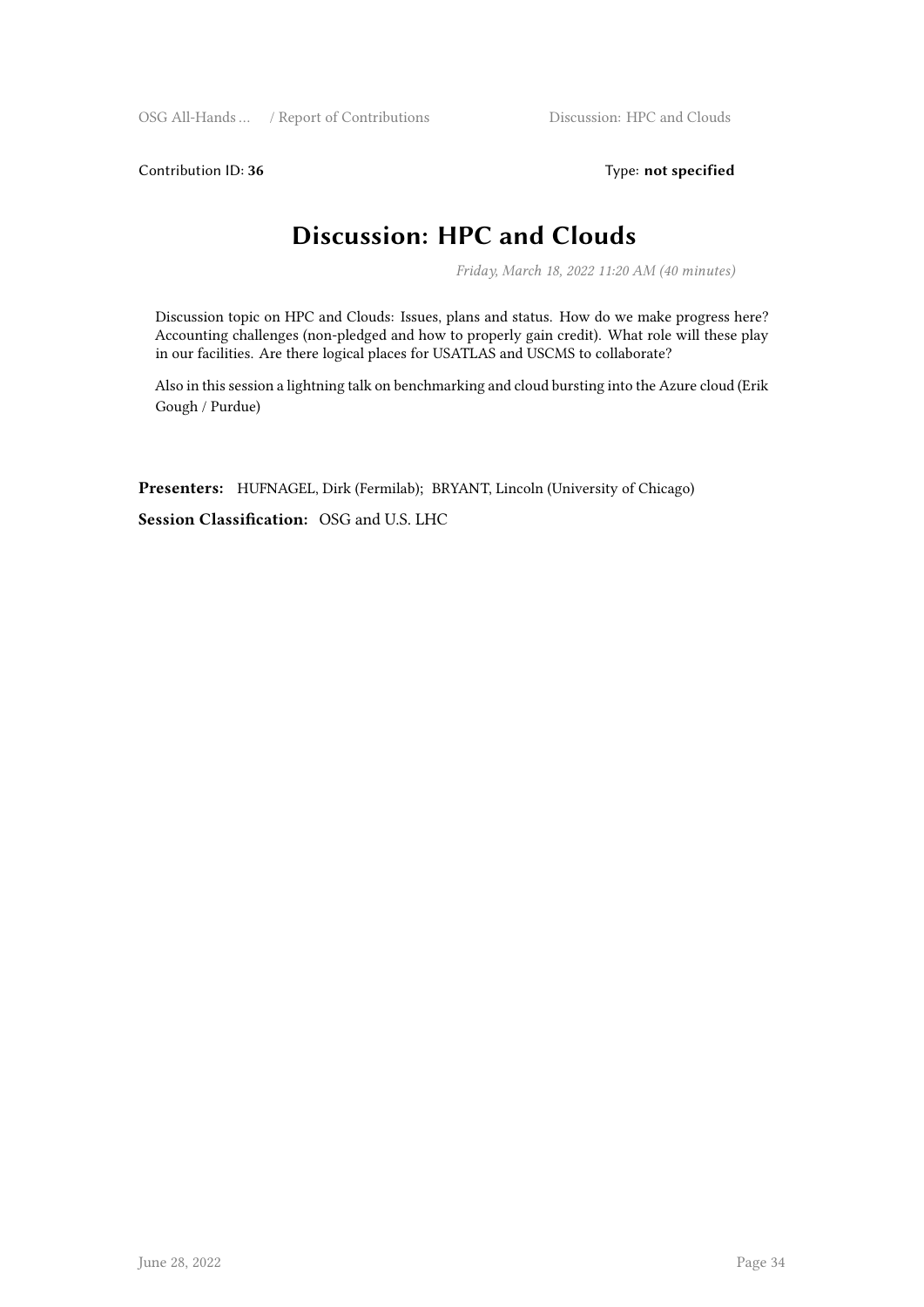Contribution ID: 37 Type: **not specified** 

#### **IRIS-HEP Analysis Grand Challenge Discussion**

*Friday, March 18, 2022 1:00 PM (25 minutes)*

IRIS-HEP analysis grand challenge discussion: Goals for this challenge, how best to collaborate, milestones and schedule .

**Presenters:** HELD, Alexander; MASON, David (FNAL); SHADURA, Oksana; GARDNER, Robert (University of Chicago)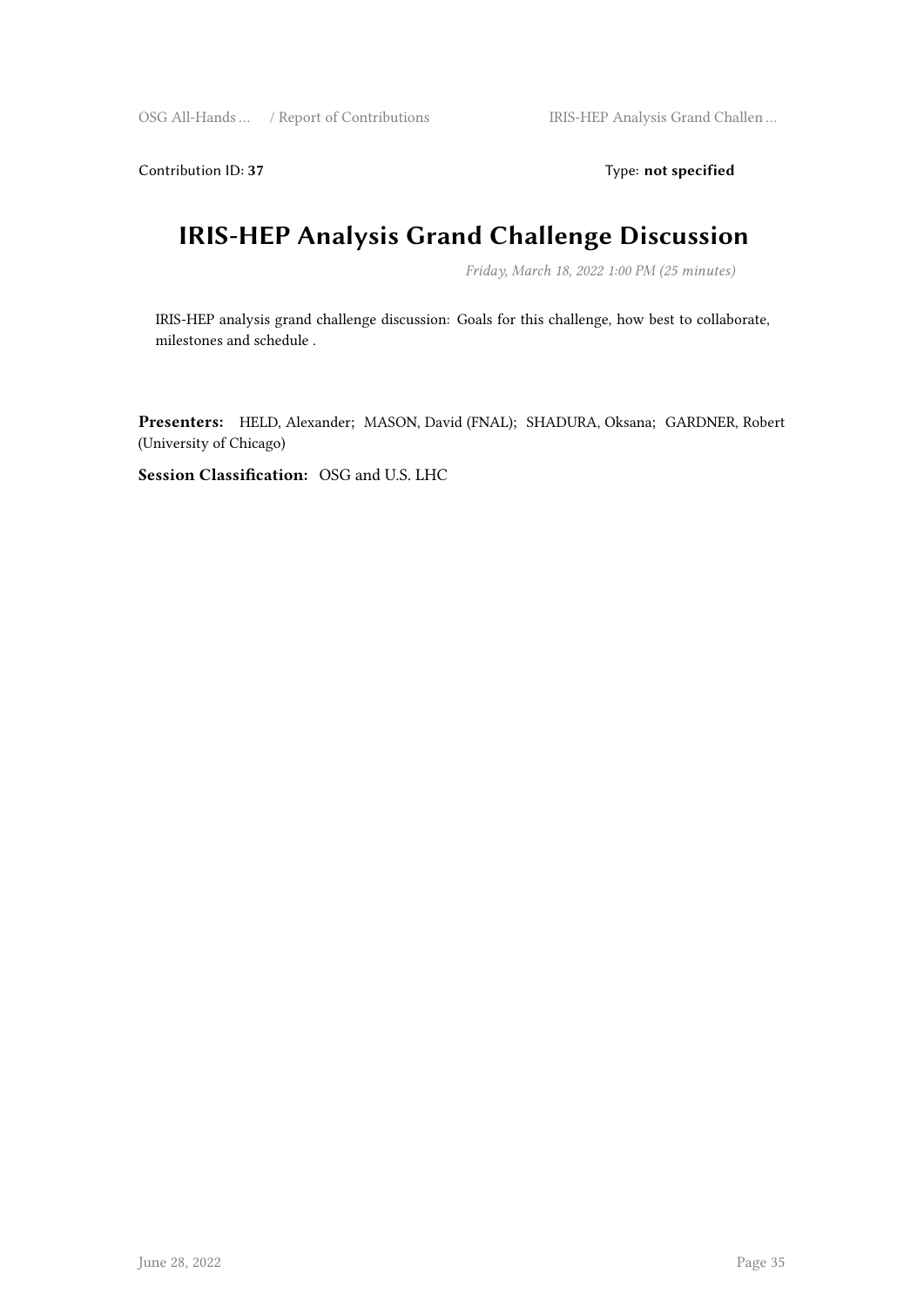Contribution ID: 38 Type: **not specified** 

#### **Discussion about token transition and GSI retirement**

*Friday, March 18, 2022 1:25 PM (30 minutes)*

Token transition and its impact on our facilities and distributed computing, including timelines and Run-3 readiness. How and when are our facilities transitioning things? Timelines for deployment of upgraded versions. Concerns and possible action items?

**Presenters:** MELO, Andrew (Vanderbilt University); LIN, Brian (University of Wisconsin-Madison); Dr LUEHRING, Fred (Indiana University)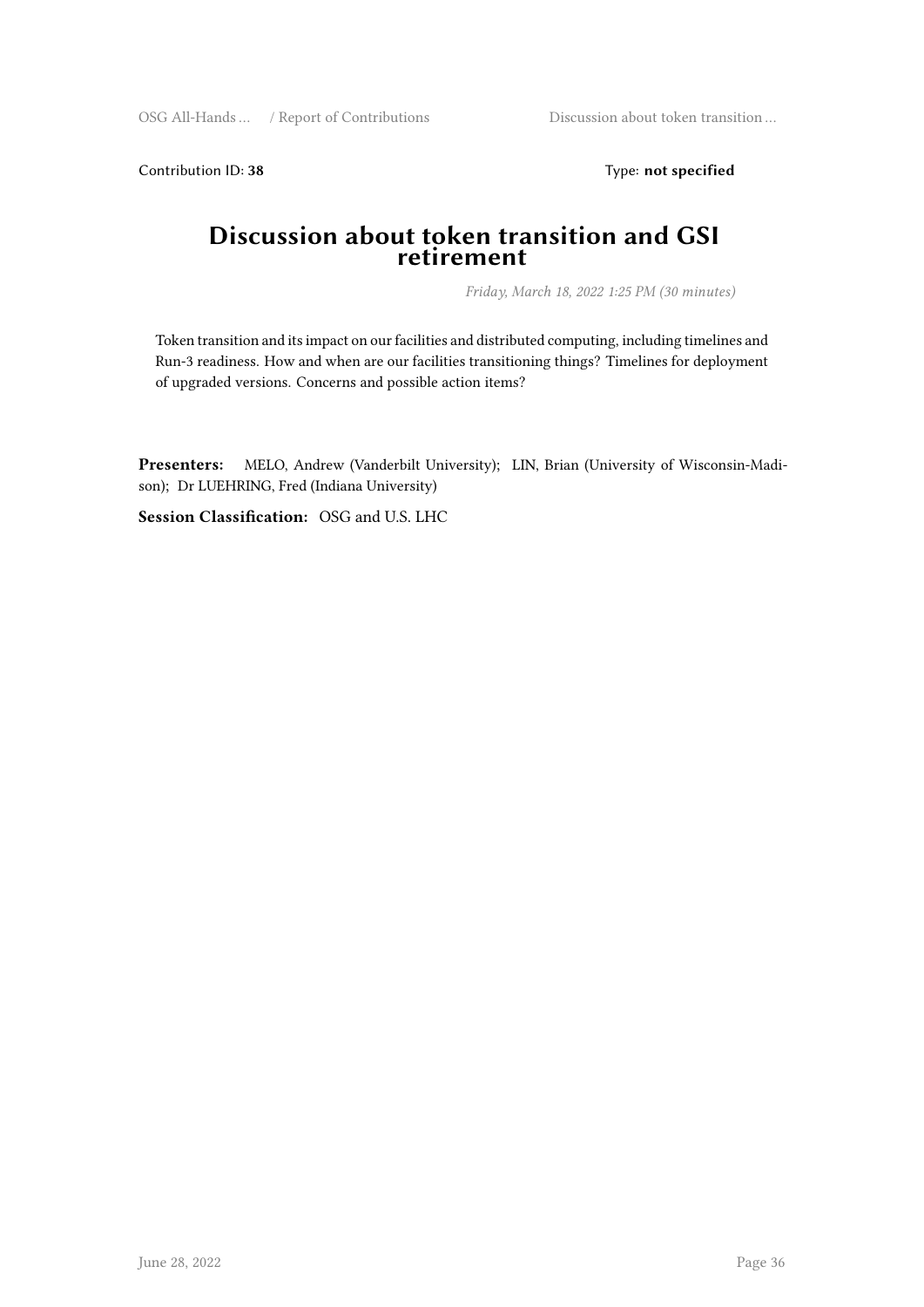Contribution ID: 39 Type: **not specified** 

#### **Caching and Data Lake Infrastructure Discussion.**

*Friday, March 18, 2022 1:55 PM (35 minutes)*

Caching/Data Lake infrastructure: what the the plans and technologies being considered? Where are there areas to collaborate?

Two talks: Matt Snyder, RUCIO QoS Current State (10m) Shigeki Misawa, Tape Storage for warm data (10m)

**Presenters:** BENJAMIN, Doug (Brookhaven National Laboratory (US)); BALCAS, Justas (Caltech)